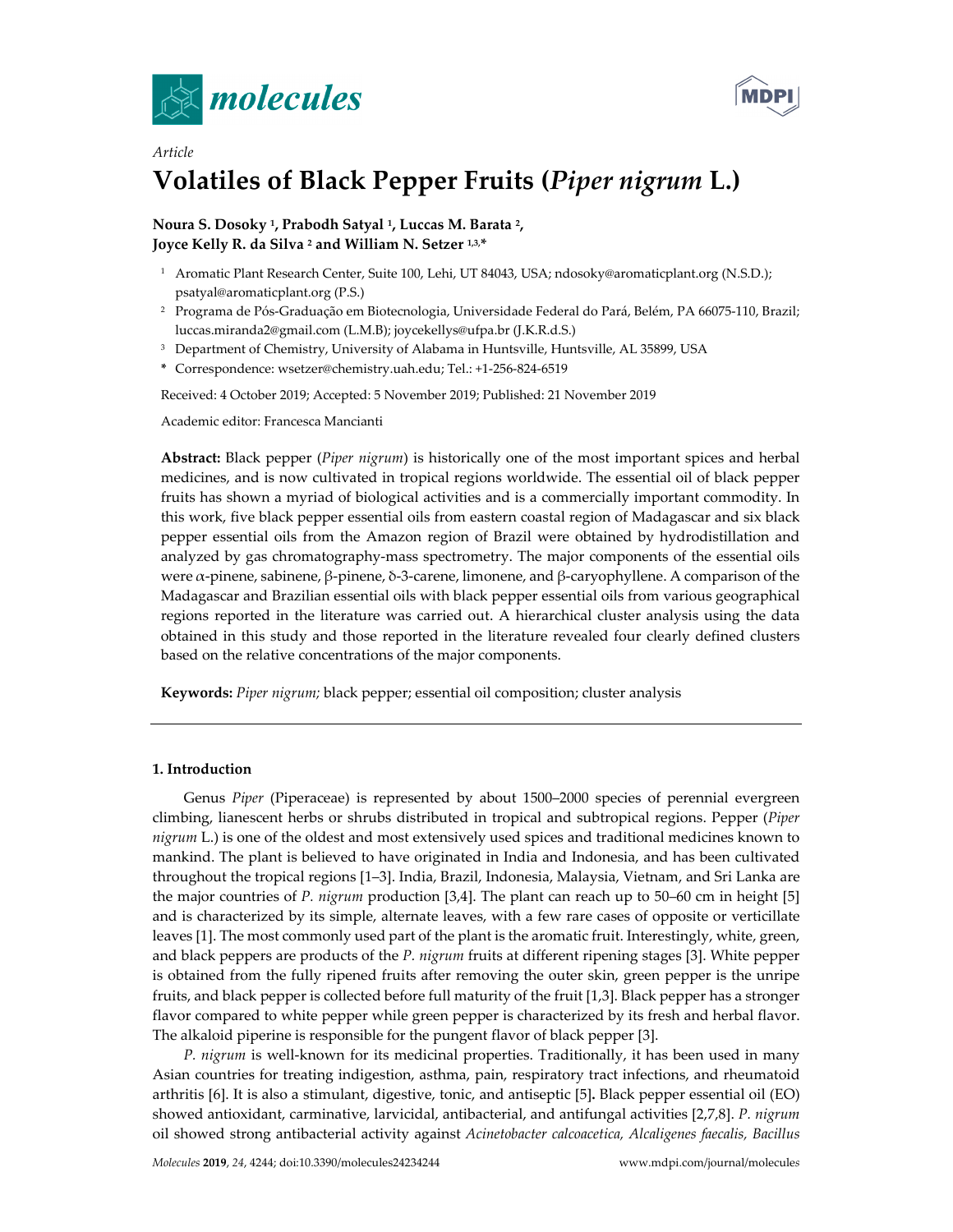*subtilis, Beneckea natriegens, Brevibacterium linens, Brocothrix thermosphacta, Citrobacter freundii, Clostridium sporogenes, Enterococcus faecalis, Erwinia carotovora, Escherichia coli, Flavobacterium suaveolens, Leuconostoc cremoris, Micrococcus luteus, Moraxella* sp., *Proteus vulgaris, Pseudomonas aeruginosa, Salmonella pullorum, Serratia marcescens, Staphylococcus aureus,* and *Yersinia enterocolitica* [9]. In addition, black pepper EO inhibited *Staphylococcus aureus* biofilm formation via down-regulating the expressions of the  $\alpha$ -toxin gene (hla), the nuclease genes, and the regulatory genes [10]. It was also reported to decrease *S. aureus* virulence in *Caenorhabditis elegans* [10]. The oil prevented the formation of aflatoxin B1-DNA adduct in a microsomal enzyme-mediated reaction (in vitro) [11]. *P. nigrum* fruit oil showed some insecticide activity (contact toxicity) against *Sitophilus zeamais* (LD<sub>50</sub> =  $26.4 \pm 1.5 \mu L/g$ ) [1]. In patients with poor vein visibility, topical application of black pepper EO (20%) in aloe vera gel) was reported to enhance vein visibility and intravenous catheter insertion [12]. Inhalation of black pepper EO was able to activate the insular or orbitofrontal cortex, which led to improved reflexive swallowing movement in older post-stroke patients with swallowing dysfunction (dysphagia) in a one-month randomized, controlled study [13]. Moreover, inhaling *P. nigrum* oil was effective in reducing smoking withdrawal symptoms including cigarette craving and anxiety [14]. Inhalation of a single drop of black pepper EO on a tissue for two minutes when craving nicotine resulted in reduced nicotine craving and increased delay time before the next tobacco use [15]. In combination with a massage, the oil can be used as a preventive treatment for cutaneous wrinkling and ageing via penetrating the skin and effectively inhibiting the activity of elastase (enzyme that degenerates dermal elastin) [16]. Compared to butylated hydroxyanisole (BHA) and butylated hydroxytoluene (BHT), *P. nigrum* EO and extracts were reported to have strong in vitro and in vivo antioxidant and radical scavenging activities [2,5,8]. Oral administration of the oil for a month to mice, considerably reduced the production of super oxide radicals and increased the blood levels of superoxide dismutase, glutathione, and glutathione reductase as well as the liver levels of catalase, superoxide dismutase, glutathione, glutathione-*S*-transferase, and glutathione peroxidase [8]. Intraperitoneal administration of black pepper EO (500 mg/kg body weight) for five consecutive days showed strong anti-inflammatory and anti-nociceptive properties in Balb/C mice [8]. The oil inhibited the carrageenan-induced and dextran-induced acute inflammation and the formalin-induced chronic inflammation. *P. nigrum* extracts inhibited the production of pro-inflammatory nuclear factor (NFκB), cyclooxygenase-1 (COX-1) and cyclooxygenase-2 (COX-2), and tumor cell proliferation [17]. In another randomized, double-blind, placebo-controlled study for nine weeks, inhalation of *P. nigrum* EO for 15 min showed significant analgesic activities in 54 patients with different pain types [18].

Due to the high economical and medicinal value of *P. nigrum*, it was subjected to several phytochemical studies [1,3]. Black pepper oil, which is responsible for its characteristic flavor and aroma, accounts for about 3–6% [3,8]. It ranges from colorless to greenish in color, with a spicy (peppery) scent. The oil is usually obtained from *P. nigrum* fruits by distillation, simultaneous distillation-extraction (SDE), solid phase microextraction (SPME), or supercritical fluid extraction [3,19,20]. More than a hundred compounds have been reported in black pepper oil. The oil is dominated by monoterpene hydrocarbons (47–64%) followed by sesquiterpene hydrocarbons (30– 47%) [21]. In the literature, the main components frequently mentioned in *P. nigrum* oils seem to be β-caryophyllene, limonene, β-pinene, α-pinene, δ-3-carene, sabinene, and myrcene with great variations in their percentages. These variations could be attributed to differences in environmental factors, plant variety, cultivation practices, harvesting stage, and method of extraction. It may be worth mentioning that storage of ground black, green, and white pepper affects the oil composition. In the current study, we investigated the composition of the essential oils of *Piper nigrum* from the APRC collection from Madagascan east coastal region as well as essential oils from several cultivars cultivated in Pará State, Brazil.

# **2. Results and Discussion**

Five *Piper nigrum* essential oils from a collection of oils from the Madagascan east coastal region, deposited with the Aromatic Plant Research Center (APRC) collection, were analyzed by gas chromatography–mass spectrometry (GC-MS). A total of 78 compounds were identified accounting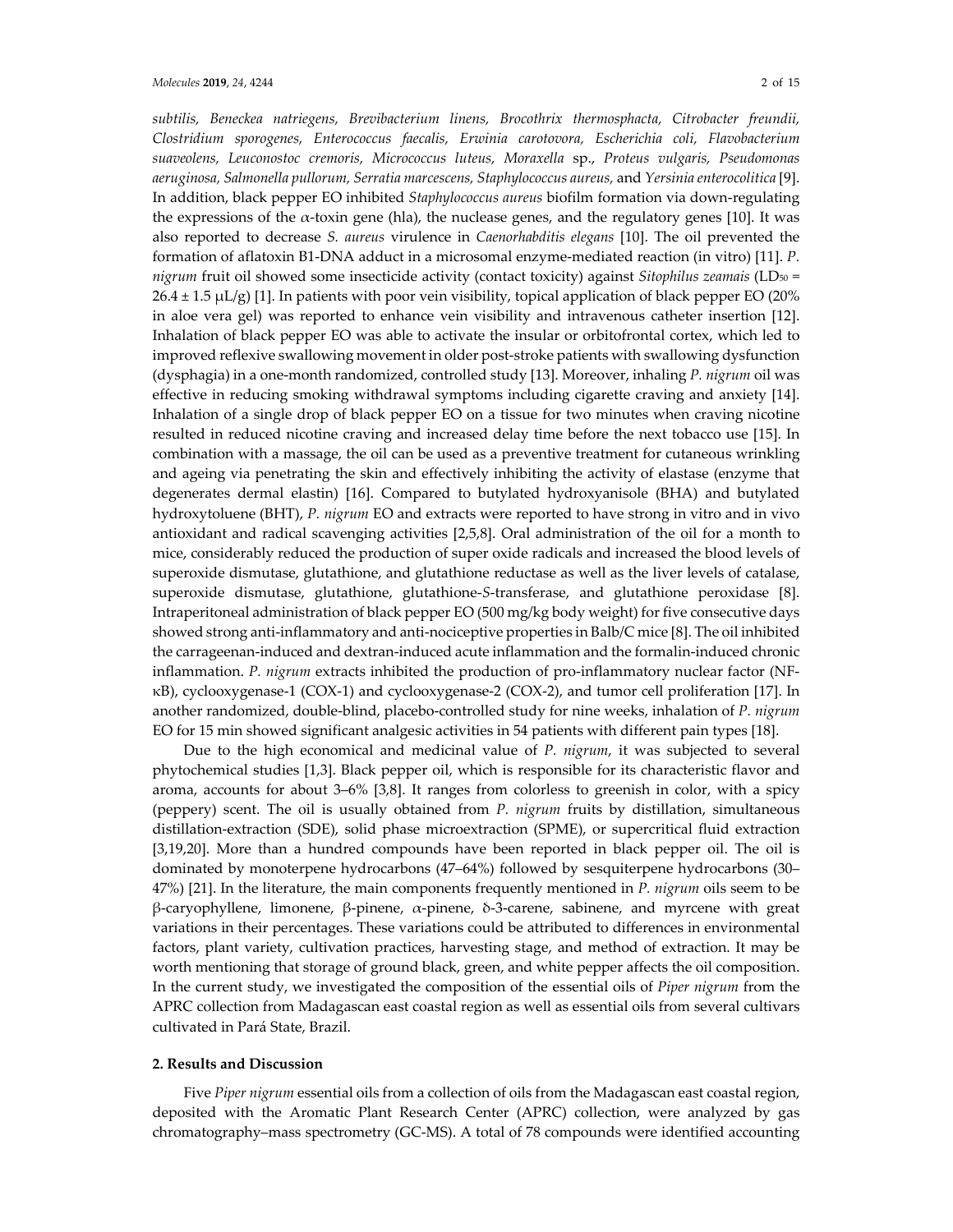for more than 99% of the compositions. The oils were mainly made of monoterpene hydrocarbons (59.2–80.1%) and sesquiterpene hydrocarbons (17.0–37.7%) while oxygenated terpenoids accounted for about 1.3–2.7%. The major components were α-pinene (5.1–28.7%), β-caryophyllene (8.7–25.6%), limonene (15.1–19.5%), β-pinene (9.1–15.3%), and δ-3-carene (9.0–12.8%; Table 1).

| RI <sup>a</sup> | RI b | Compound                                   | D170201A                        | FO170518Y                | FO170518Z                | Re180525F                | DT162718                 |
|-----------------|------|--------------------------------------------|---------------------------------|--------------------------|--------------------------|--------------------------|--------------------------|
| 921             | 921  | Tricyclene                                 | $---$                           | $\overline{\phantom{0}}$ | $---$                    | $\overline{\phantom{a}}$ | tr c                     |
| 924             | 924  | $\alpha$ -Thujene                          | 0.1                             | 0.1                      | 0.2                      | 0.9                      | 0.6                      |
| 932             | 932  | $\alpha$ -Pinene                           | 28.7                            | 12.9                     | 15.2                     | 5.1                      | 11.1                     |
| 945             | 945  | $\alpha$ -Fenchene                         | $\overline{a}$                  | $\overline{a}$           | $\overline{a}$           | $\overline{a}$           | tr                       |
| 954             | 946  | Camphene                                   | 1.0                             | 0.6                      | 0.6                      | 0.1                      | 0.3                      |
| 969             | 969  | Sabinene                                   | 0.2                             | 0.4                      | $0.7\,$                  | 6.9                      | 13.9                     |
| 974             | 974  | $\beta$ -Pinene                            | 15.3                            | 12.6                     | 13.4                     | 9.1                      | 15.1                     |
| 988             | 988  | Myrcene                                    | 2.6                             | 2.7                      | 3.0                      | 2.1                      | 1.3                      |
| 1002            | 1002 | $\alpha$ -Phellandrene                     | 2.2                             | 2.5                      | 3.4                      | $2.3\,$                  | 0.6                      |
| 1003            | 1003 | $p$ -Mentha-1(7),8-diene                   | tr                              | $\overline{a}$           | $\overline{a}$           | $\overline{a}$           | $\overline{a}$           |
| 1008            | 1008 | δ-3-Carene                                 | 9.0                             | 11.7                     | 12.8                     | 11.7                     | 10.4                     |
| 1017            | 1014 | $\alpha$ -Terpinene                        | 0.1                             | $\overline{a}$           | 0.1                      | 0.2                      | 0.1                      |
| 1020            | 1020 | $p$ -Cymene                                | 0.3                             | 0.8                      | 0.4                      | 1.1                      | 0.3                      |
| 1022            | 1022 | $o$ -Cymene                                | $\overline{a}$                  | 0.1                      | $\overline{a}$           | 0.1                      | $\overline{a}$           |
| 1025            | 1025 | $\beta$ -Phellandrene                      | 0.2                             | $---$                    | $---$                    | 1.4                      | 0.9                      |
| 1026            | 1026 | 1,8-Cineole                                | 0.2                             | 0.3                      | 0.4                      | $\overline{a}$           | tr                       |
| 1029            | 1024 | Limonene                                   | 19.5                            | 18.2                     | 18.2                     | 17.4                     | 15.1                     |
| 1032            | 1032 | $(Z)$ -β-Ocimene                           | tr                              | $\overline{a}$           | $\overline{a}$           | $\overline{a}$           | $\overline{a}$           |
| 1044            | 1044 | $(E)$ - $\beta$ -Ocimene                   | 0.4                             | 0.2                      | 0.3                      | 0.1                      | 0.1                      |
| 1054            | 1054 | $\gamma$ -Terpinene                        | 0.1                             | 0.1                      | 0.1                      | 0.3                      | 0.1                      |
| 1069            | 1065 | cis-Sabinene hydrate                       | $\overline{a}$                  | $\overline{a}$           | $---$                    | 0.1                      | 0.1                      |
| 1086            | 1086 | Terpinolene                                | 0.5                             | 0.8                      | 0.9                      | 0.5                      | 0.2                      |
| 1095            | 1095 | Linalool                                   | 0.6                             | 0.4                      | 0.3                      | 0.5                      | 0.3                      |
| 1100            | 1098 | trans-Sabinene hydrate                     | $---$                           | $---$                    | $---$                    | $---$                    | 0.1                      |
| 1135            | 1135 | trans-Pinocarveol                          | $\overline{a}$                  | $\overline{a}$           | $\overline{a}$           | $---$                    | tr                       |
| 1140            | 1140 | $cis$ - $\beta$ -Terpineol                 | ---                             | 0.2                      | ---                      | ---                      | ---                      |
| 1141            | 1141 | Camphor                                    | 0.1                             | 0.1                      | tr                       | $\overline{\phantom{a}}$ | $\overline{\phantom{a}}$ |
| 1174            | 1174 | Terpinen-4-ol                              | 0.1                             | $---$                    | $---$                    | 0.3                      | 0.2                      |
| 1186            | 1186 | $\alpha$ -Terpineol                        | 0.3                             | $---$                    | 0.2                      | $\overline{a}$           | 0.1                      |
| 1328            | 1330 | Bicycloelemene                             | 0.1                             | $\overline{\phantom{a}}$ | $\overline{a}$           | 0.1                      | tr                       |
| 1335            | 1335 | δ-Elemene                                  | 1.1                             | 2.9                      | 2.9                      | 0.9                      | 1.0                      |
| 1348            | 1345 | $\alpha$ -Cubebene                         | tr                              | 0.1                      | 0.1                      | 0.3                      | 0.1                      |
| 1369            | 1369 | Cyclosativene <sup>d</sup>                 | 0.2                             | $\overline{a}$           | $\overline{a}$           | 0.1                      | 0.1                      |
| 1373            | 1373 | $\alpha$ -Ylangene                         | $\overline{\phantom{a}}$        | 0.1                      | 0.1                      | ---                      | ---                      |
| 1374            | 1374 | Isoledene                                  | $\overline{a}$                  | 0.2                      | 0.2                      | $\overline{a}$           | $\overline{a}$           |
| 1376            | 1374 | $\alpha$ -Copaene                          | 0.1                             | 0.2                      | 0.2                      | 3.1                      | 2.0                      |
| 1387            | 1387 | $\beta$ -Cubebene                          | $\overline{a}$                  | $\overline{a}$           | $\overline{\phantom{a}}$ | 0.2                      | 0.2                      |
| 1389            | 1389 | $\beta$ -Elemene                           | 1.0                             | 1.8                      | 1.4                      | 1.1                      | 0.2                      |
| 1408            | 1408 | (Z)-β-Caryophyllene                        | $---$                           | $---$                    | $\overline{a}$           | $\overline{\phantom{a}}$ | tr                       |
| 1409            | 1408 | $\alpha$ -Gurjunene                        | 0.1                             | 0.1                      | 0.1                      | 0.2                      | tr                       |
| 1417            | 1417 | $(E)$ - $\beta$ -Caryophyllene             | 8.7                             | 18.3                     | 15.2                     | 25.6                     | 21.6                     |
| 1430            | 1430 |                                            | $\overline{a}$                  | 0.1                      | ---                      | 0.1                      | 0.1                      |
| 1436            | 1434 | β-Copaene<br>$\gamma$ -Elemene             | 0.1                             | 0.1                      | 0.1                      | ---                      | ---                      |
|                 |      |                                            |                                 |                          |                          |                          |                          |
| 1437<br>1448    | 1437 | $\alpha$ -Guaiene<br>cis-Murrola-3,5-diene | 0.1                             | 0.6<br>$\frac{1}{2}$     | 0.3                      | 0.4<br>$\overline{a}$    | tr                       |
|                 | 1448 | $\alpha$ -Humulene                         | $\overline{\phantom{a}}$<br>0.9 | 1.8                      | $\qquad \qquad \cdots$   |                          | tr                       |
| 1452            | 1452 |                                            |                                 |                          | 1.3                      | 1.6                      | 0.7                      |
| 1461            | 1461 | cis-Cadina-1(6),4-diene                    | $\overline{\phantom{a}}$        | $\cdots$                 | $\overline{\phantom{a}}$ | $\overline{\phantom{a}}$ | tr                       |
| 1475            | 1475 | trans-Cadina-1(6),4-diene                  | tr                              | 0.1                      | 0.4                      | $\overline{\phantom{a}}$ | tr                       |
| 1484            | 1484 | Germacrene D                               | 2.0                             | 2.5                      | 3.0                      | 0.2                      | 0.1                      |
| 1490            | 1489 | $\beta$ -Selinene                          | 1.3                             | 2.0                      | 1.9                      | 1.5                      | 0.1                      |
| 1493            | 1493 | trans-Muurola-4(14),5-diene                | $\overline{a}$                  | $\overline{a}$           | $---$                    | $\overline{a}$           | 0.1                      |
| 1496            | 1496 | Viridiflorene                              | $---$                           | $\overline{\phantom{a}}$ | $\overline{\phantom{a}}$ | 0.1                      | ---                      |
| 1498            | 1498 | $\alpha$ -Selinene                         | 1.0                             | 1.5                      | 1.5                      | 1.3                      | $\overline{\phantom{a}}$ |
| 1500            | 1500 | $\alpha$ -Muurolene                        | $\overline{a}$                  | 0.1                      | 0.1                      | 0.2                      | 0.3                      |
| 1500            | 1500 | Bicyclogermacrene                          | $\overline{\phantom{0}}$        | $\overline{a}$           | $\overline{\phantom{a}}$ | $---$                    | 0.3                      |

**Table 1.** Chemical compositions of *Piper nigrum* fruit volatile oils from the Aromatic Plant Research Center (APRC) collection.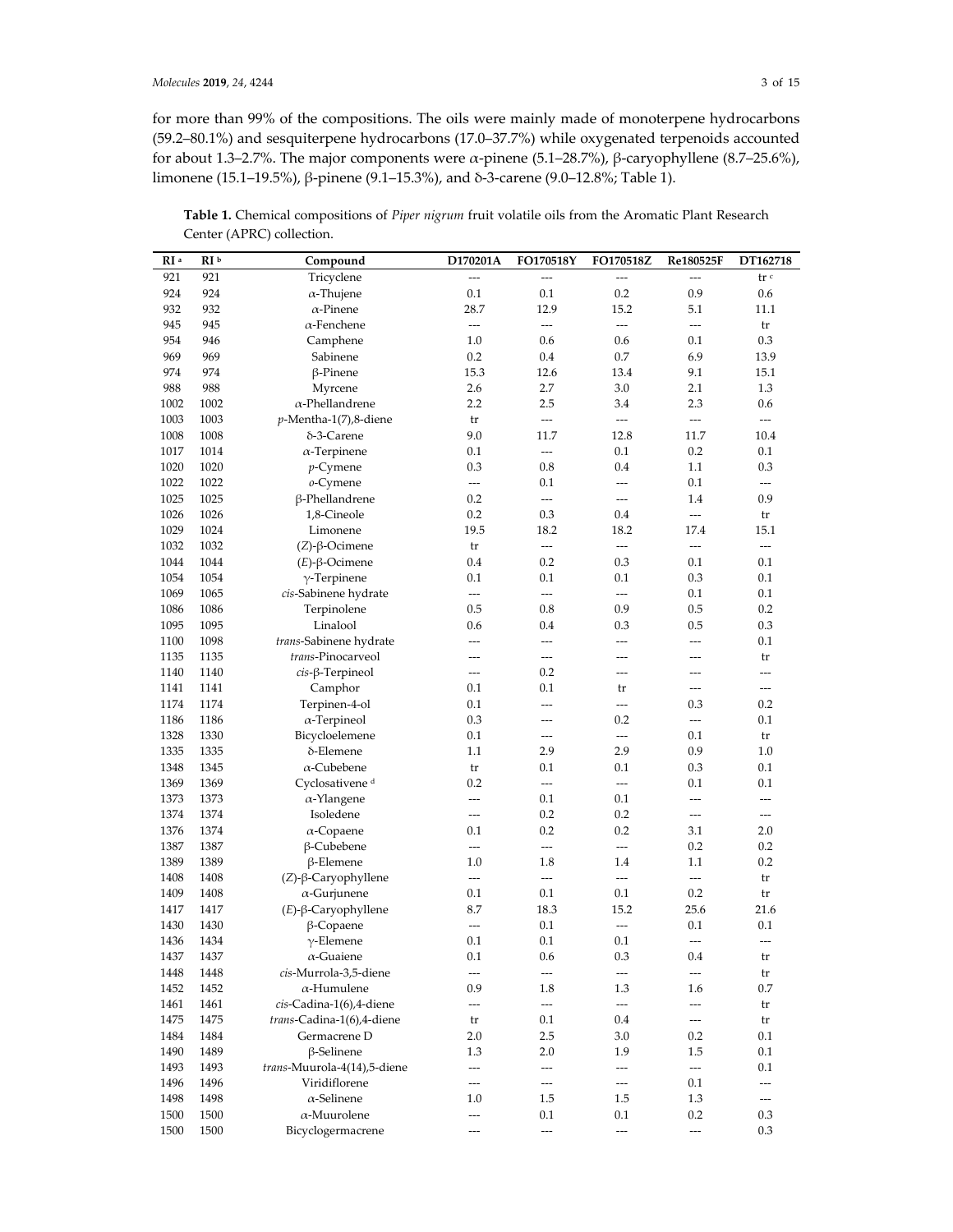| 1501 | 1501 | epi-Zonarene                  | 0.1 | --- |     |     |     |  |
|------|------|-------------------------------|-----|-----|-----|-----|-----|--|
| 1505 | 1505 | β-Bisabolene                  | tr  | 0.3 | --- | 0.1 | 0.7 |  |
| 1505 | 1505 | $(E,E)$ - $\alpha$ -Farnesene |     |     | 0.1 | --- |     |  |
| 1514 | 1514 | Cubebol                       | tr  | --- | --- | 0.3 | 0.1 |  |
| 1518 | 1521 | $\alpha$ -Panasinsen          | tr  | 0.1 | 0.1 |     |     |  |
| 1521 | 1521 | trans-Calamenene              | --- |     |     | tr  | tr  |  |
| 1523 | 1522 | δ-Cadinene                    | 0.1 | 0.1 | 0.2 | 0.8 | 0.7 |  |
| 1533 | 1533 | trans-Cadina-1,4-diene        |     |     |     |     | tr  |  |
| 1548 | 1548 | $\alpha$ -Elemol              | tr  |     |     |     |     |  |
|      |      |                               |     |     |     |     |     |  |

| 1521 | 1521 | trans-Calamenene                             |       |       |       | tr    | tr    |
|------|------|----------------------------------------------|-------|-------|-------|-------|-------|
| 1523 | 1522 | δ-Cadinene                                   | 0.1   | 0.1   | 0.2   | 0.8   | 0.7   |
| 1533 | 1533 | trans-Cadina-1,4-diene                       | $---$ | $---$ | $---$ | $---$ | tr    |
| 1548 | 1548 | $\alpha$ -Elemol                             | tr    |       |       |       |       |
| 1561 | 1559 | Germacrene B                                 | 0.1   | 0.2   | 0.1   |       |       |
| 1561 | 1561 | $(E)$ -Nerolidol                             | $---$ |       |       |       | tr    |
| 1577 | 1577 | Spathulenol                                  | tr    |       | $---$ | 0.1   | tr    |
| 1582 | 1582 | Caryophyllene oxide                          | 0.2   | 1.4   | 0.3   | 0.8   | 0.5   |
| 1608 | 1608 | Humulene epoxide II                          | $---$ | 0.1   |       |       | $---$ |
| 1618 | 1618 | 1,10-di-epi-Cubenol                          | 0.1   |       |       | ---   |       |
| 1626 | 1629 | iso-Spathulenol                              | 0.3   |       |       | 0.3   | 0.1   |
| 1639 | 1644 | allo-Aromadendrene epoxide                   | tr    |       |       | $---$ | $---$ |
| 1640 | 1640 | τ-Muurolol                                   | ---   |       |       | 0.1   | tr    |
| 1644 | 1644 | $\alpha$ -Muurolol (= $\delta$ -Cadinol)     | $---$ |       |       | 0.3   | 0.1   |
| 1651 | 1651 | Pogostol                                     | 0.1   |       |       | $---$ | $---$ |
| 1652 | 1652 | $\alpha$ -Cadinol                            | 0.1   |       | 0.1   |       |       |
| 1660 | 1660 | Selin-11-en-4 $\alpha$ -ol                   | tr    |       |       |       |       |
| 1685 | 1685 | Germacra-4(15),5,10(14)-trien-1 $\alpha$ -ol | 0.5   | ---   |       | ---   |       |
|      |      | Monoterpene hydrocarbons                     | 80.1  | 63.5  | 69.2  | 59.2  | 69.9  |
|      |      | Oxygenated monoterpenoids                    | 1.2   | 1.0   | 0.9   | 0.8   | 0.7   |
|      |      | Sesquiterpene hydrocarbons                   | 17.0  | 33.3  | 29.2  | 37.7  | 28.2  |
|      |      | Oxygenated sesquiterpenoids                  | 1.3   | 1.5   | 0.4   | 1.9   | 0.8   |
|      |      | Total identified                             | 99.7  | 99.3  | 99.7  | 99.5  | 99.7  |

<sup>a</sup> RI = "Retention Index" determined in reference to a homologous series of *n*-alkanes. **b** Retention indices from the databases  $[22,23]$ .  $\circ$  tr = "trace" (<0.05%).  $\frac{d}{dx}$  This compound may be cyclocopacamphene, an epimer of cyclosativene.

Six different cultivars ("Bragantina", "Cingapura", "Clonada", "Equador", "Guajarina", and "Uthirankota") of *P. nigrum*, cultivated in Pará State, Brazil, were collected, hydrodistilled, and analyzed (Table 2). The oil yields (%) calculated for the cultivars ("Bragantina", "Cingapura", "Clonada", "Equador", "Guajarina", and "Uthirankota" were 0.86%, 0.21%, 0.85%, 0.64%, 1.49%, and 1.06%, respectively.

These *P. nigrum* fruit essential oils were also rich in monoterpene hydrocarbons (76.6–89.5%) and sesquiterpene hydrocarbons (0.8–17.8%), but also had sizeable quantities of oxygenated monoterpenoids (2.2–8.2%), and oxygenated sesquiterpenoids (0.6–5.0%). The major components in the black pepper oils from Pará State were β-pinene (20.3–48.0%) and limonene (24.3–38.1%).

|  |  |  | Table 2. Chemical compositions of Piper nigrum fruit volatile oils cultivated in Pará State, Brazil. |
|--|--|--|------------------------------------------------------------------------------------------------------|
|--|--|--|------------------------------------------------------------------------------------------------------|

| RI <sup>a</sup> | RI <sup>b</sup> | Compound                 | <b>Bragantina</b> | Cingapura | Clonada | Equador | Guajarina | Uthirankota |
|-----------------|-----------------|--------------------------|-------------------|-----------|---------|---------|-----------|-------------|
| 921             | 924             | $\alpha$ -Thujene        | 0.2               | $---$     | 0.2     | 0.6     | 0.7       | 1.4         |
| 929             | 932             | $\alpha$ -Pinene         | 9.2               | 6.8       | 8.0     | 7.4     | 11.3      | 10.3        |
| 965             | 969             | Sabinene                 | $---$             | 0.1       | 0.5     | $---$   | $---$     | $---$       |
| 973             | 974             | $\beta$ -Pinene          | 33.6              | 20.3      | 29.2    | 29.2    | 45.6      | 48.0        |
| 987             | 988             | Myrcene                  | 2.5               | 2.5       | 3.0     | 3.4     | 0.1       | $---$       |
| 1001            | 1002            | $\alpha$ -Phellandrene   | ---               | 0.4       | 0.3     | 0.8     | $- - -$   | $---$       |
| 1007            | 1008            | δ-3-Carene               | $---$             | 14.3      | 9.3     | 4.5     | $- - -$   | $---$       |
| 1012            | 1014            | $\alpha$ -Terpinene      | 0.0               | $---$     | ---     | $---$   | 0.7       | 1.4         |
| 1018            | 1020            | $p$ -Cymene              | ---               | 0.1       | ---     | $---$   | $---$     | $---$       |
| 1025            | 1024            | Limonene                 | 38.1              | 31.1      | 36.5    | 30.8    | 29.7      | 24.3        |
| 1042            | 1044            | $(E)$ - $\beta$ -Ocimene | tr <sup>c</sup>   | tr        | tr      | 0.1     | $---$     | 0.3         |
| 1054            | 1054            | $\gamma$ -Terpinene      | 0.5               | 0.1       | 0.2     | 0.7     | 1.1       | 2.0         |
| 1061            | 1065            | cis-Sabinene hydrate     | 0.2               | $---$     | 0.1     | 0.6     | 0.4       | 0.8         |
| 1084            | 1086            | Terpinolene              | 0.3               | 0.8       | 0.5     | 0.4     | 0.2       | 0.4         |
| 1094            | 1095            | Linalool                 | 0.6               | 1.6       | 1.1     | 3.4     | 1.7       | 1.2         |
| 1116            | 1118            | cis-p-Menth-2-en-1-ol    | 0.1               | $---$     | tr      | 0.2     | 0.2       | 0.3         |
| 1133            | 1136            | trans-p-Menth-2-en-1-ol  | 0.1               | ---       | ---     | 0.1     | 0.1       | 0.1         |
| 1174            | 1174            | Terpinen-4-ol            | 2.3               | 0.1       | 0.8     | 2.9     | 4.2       | 5.6         |
| 1186            | 1186            | $\alpha$ -Terpineol      | 0.5               | 0.3       | 0.4     | 0.2     | 0.2       | 0.2         |
| 1196            | 1194            | Myrtenol                 | ---               | 0.1       | ---     | $---$   | $---$     | $---$       |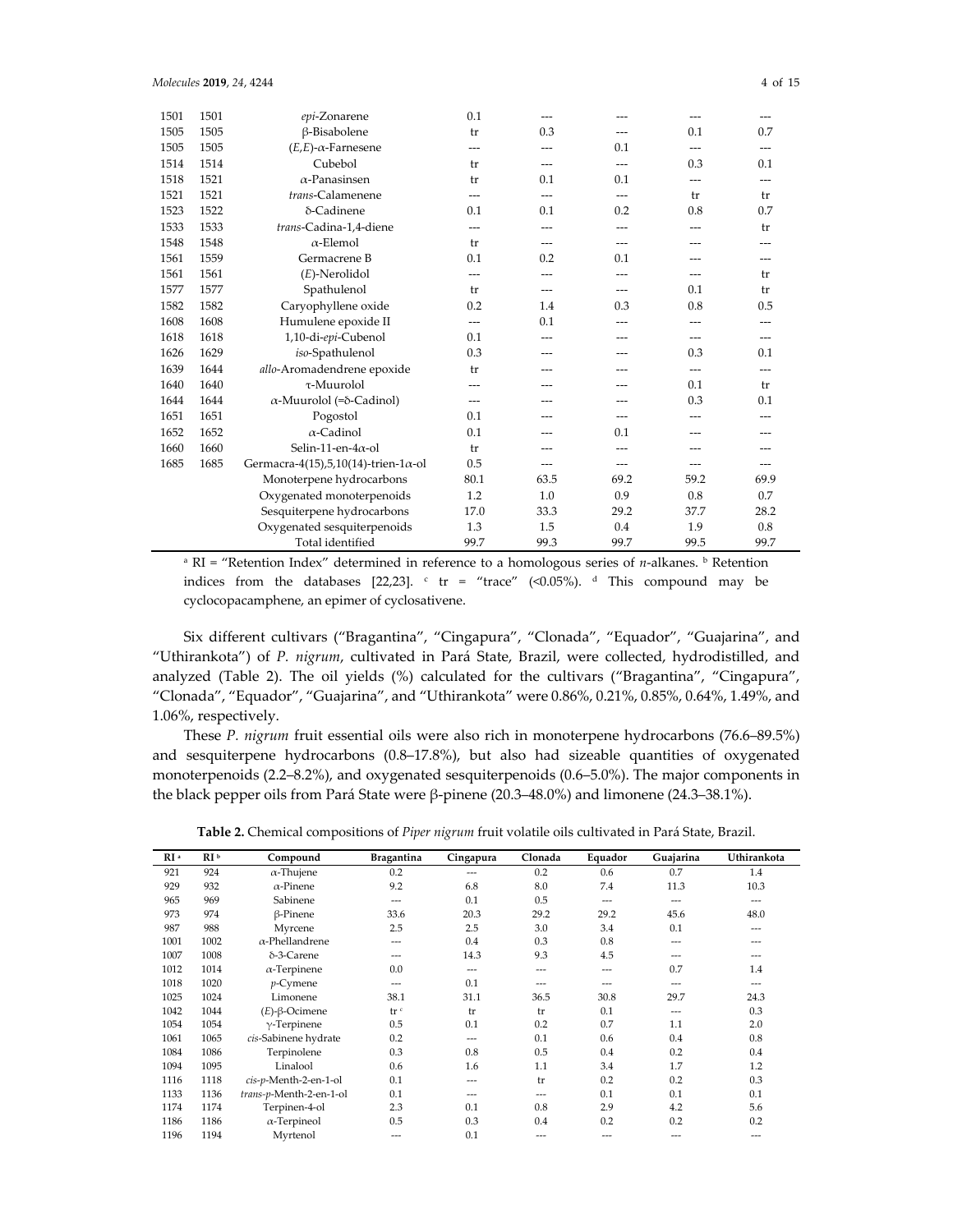#### *Molecules* **2019**, *24*, 4244 5 of 15

| 1208 | 1214 | Linalyl formate                  | $\overline{a}$ | 0.1                    | $\overline{a}$           | $\sim$                   | $\sim$         | $\sim$                   |
|------|------|----------------------------------|----------------|------------------------|--------------------------|--------------------------|----------------|--------------------------|
| 1222 | 1227 | Nerol                            | 0.1            | ---                    | $\sim$                   | 0.1                      | $\sim$         | $\sim$                   |
| 1334 | 1335 | δ-Elemene                        | tr             | 0.4                    | tr                       | 0.1                      | $\overline{a}$ | ---                      |
| 1344 | 1346 | $\alpha$ -Terpinyl acetate       | 0.1            | $\overline{a}$         | $\overline{a}$           | $\overline{\phantom{a}}$ | $\overline{a}$ | $\overline{a}$           |
| 1373 | 1374 | $\alpha$ -Copaene                | 0.4            | 0.6                    | $\sim$                   | $\sim$                   | $---$          | $\overline{a}$           |
| 1389 | 1389 | $\beta$ -Elemene                 | 0.1            | 0.4                    | 0.4                      | 0.4                      | $---$          | tr                       |
| 1410 | 1411 | $cis$ - $\alpha$ -Bergamotene    | $\overline{a}$ | $\overline{a}$         | $\overline{a}$           | $\overline{a}$           | tr             | $\sim$                   |
| 1416 | 1417 | $(E)$ - $\beta$ -Caryophyllene   | 6.9            | 14.8                   | 6.2                      | 6.3                      | 0.7            | 2.5                      |
| 1430 | 1432 | $trans-\alpha-Bergamotene$       | $\overline{a}$ | $\overline{a}$         | $\overline{\phantom{a}}$ | $\overline{\phantom{a}}$ | 0.1            | $\overline{\phantom{a}}$ |
| 1431 | 1434 | $\gamma$ -Elemene                | ---            | $\overline{a}$         | ---                      | 1.2                      | $\overline{a}$ | 0.2                      |
| 1450 | 1454 | $(E)$ - $\beta$ -Farnesene       | ---            | $\overline{a}$         | $\overline{a}$           | $\overline{\phantom{a}}$ | tr             | $\overline{\phantom{a}}$ |
| 1452 | 1452 | $\alpha$ -Humulene               | 0.4            | 0.9                    | 0.5                      | 0.4                      | $\overline{a}$ | 0.1                      |
| 1478 | 1484 | Germacrene D                     | ---            | tr                     | $---$                    | 0.1                      | tr             | $\overline{a}$           |
| 1490 | 1493 | $\alpha$ -Zingiberene            | ---            | $\overline{a}$         | $\overline{a}$           | $\overline{a}$           | tr             | ---                      |
| 1491 | 1493 | epi-Cubebol                      | 0.3            | $\overline{a}$         | $\overline{a}$           | $\overline{\phantom{a}}$ | $\overline{a}$ | ---                      |
| 1492 | 1489 | $\beta$ -Selinene                | 0.1            | 0.5                    | 1.0                      | 0.2                      | $---$          | 0.1                      |
| 1493 | 1499 | Curzerene                        | $\overline{a}$ | $\overline{a}$         | $\overline{a}$           | 0.6                      | $\overline{a}$ | 0.2                      |
| 1505 | 1505 | β-Bisabolene                     | 0.5            | 0.1                    | 0.2                      | 0.4                      | 0.1            | $\overline{a}$           |
| 1513 | 1514 | Cubebol                          | 0.3            | 0.1                    | tr                       | $\overline{a}$           | $\overline{a}$ | $\overline{a}$           |
| 1521 | 1522 | δ-Cadinene                       | 0.4            | 0.3                    | $\overline{\phantom{a}}$ | $\overline{a}$           | $\overline{a}$ | ---                      |
| 1527 | 1529 | $(E)$ - $\gamma$ -Bisabolene     | ---            | ---                    |                          | $\overline{a}$           | tr             |                          |
|      |      |                                  |                |                        |                          |                          |                |                          |
| 1546 | 1548 | $\alpha$ -Elemol                 | $\overline{a}$ | tr                     | 0.1                      | 0.2                      | 1.6            | tr                       |
| 1554 | 1559 | Germacrene B                     | $\overline{a}$ | $\overline{a}$         | $\overline{a}$           | 0.1                      | $\overline{a}$ | $\overline{a}$           |
| 1562 | 1561 | $(E)$ -Nerolidol                 | $\overline{a}$ |                        | $\overline{a}$           | 1.6                      | $\overline{a}$ | $\sim$                   |
| 1577 | 1577 | Spathulenol                      | $\overline{a}$ | 0.1                    | $\overline{a}$           |                          | $\overline{a}$ | $\overline{a}$           |
| 1582 | 1582 | Caryophyllene oxide              | 0.5            | 1.0                    | 0.4                      | 1.6                      | 0.1            | 0.6                      |
| 1588 | 1596 | Fokienol                         | $\overline{a}$ | 0.2                    | $\overline{a}$           | $\overline{a}$           | $\overline{a}$ | $\overline{\phantom{a}}$ |
| 1607 | 1608 | Humulene epoxide II              | $\overline{a}$ | ---                    | ---                      | 0.3                      | $\overline{a}$ | $\overline{a}$           |
| 1610 | 1602 | Ledol                            | $\sim$         | $\sim$                 | tr                       | $\sim$                   | $\sim$         | $\sim$                   |
| 1624 | 1632 | $\alpha$ -Acorenol               | $\overline{a}$ | $\overline{a}$         | $\overline{a}$           | $\overline{a}$           | $\overline{a}$ | 0.1                      |
| 1625 | 1627 | 1-epi-Cubenol                    | 0.2            | $\overline{a}$         | ---                      | $\overline{a}$           | ---            | $\overline{a}$           |
| 1630 | 1630 | Muurola-4,10(14)-dien-           | $\overline{a}$ | 1.1                    |                          | 0.8                      |                |                          |
|      |      | $1\beta$ -ol                     |                |                        |                          |                          |                |                          |
|      | 1639 | Caryophylla-                     |                | 0.2                    |                          |                          |                |                          |
| 1636 |      | 4(12),8(13)-dien-5β-ol           | ---            |                        | ---                      | $---$                    | ---            |                          |
| 1640 | 1640 | τ-Murrolol                       | 0.3            | $\overline{a}$         | $-$ --                   | ---                      | $---$          |                          |
|      |      | $\alpha$ -Muurolol (= $\delta$ - |                |                        |                          |                          |                |                          |
| 1644 | 1644 | Cadinol)                         | 1.3            | $\mathop{\mathrm{tr}}$ | tr                       | $\overline{a}$           | $\overline{a}$ | $\overline{a}$           |
| 1649 | 1649 | $\beta$ -Eudesmol                | $---$          | $\sim$                 | $\sim$                   | $\overline{a}$           | 0.1            | $\sim$                   |
| 1656 | 1658 | neo-Intermedeol                  | $\overline{a}$ | tr                     | 0.2                      | $\overline{a}$           | $\sim$         | $\overline{a}$           |
|      |      | 14-Hydroxy-9-epi-(E)-            |                |                        |                          |                          |                |                          |
| 1668 | 1668 | caryophyllene                    | ---            | 0.1                    | $\overline{a}$           | 0.1                      | $\overline{a}$ | ---                      |
| 1677 | 1679 | Khusinol                         | $---$          | 0.2                    | $\overline{a}$           | $\overline{a}$           | $\overline{a}$ |                          |
| 1682 | 1685 | $\alpha$ -Bisabolol              | ---            | tr                     | $\overline{a}$           | $\overline{a}$           | 1.1            | $\overline{a}$           |
|      |      | 14-Hydroxy-α-                    |                |                        |                          |                          |                |                          |
| 1714 | 1713 | humulene                         | ---            | $\overline{a}$         | $\overline{a}$           | 0.2                      | $\overline{a}$ |                          |
| 1727 | 1728 | iso-Longifolol                   |                | tr                     | $\overline{a}$           | $\overline{a}$           | $\overline{a}$ | ---                      |
| 1763 | 1762 | β-Acoradienol                    | ---            | $\overline{a}$         | $\overline{a}$           | 0.3                      | $\overline{a}$ | ---                      |
| 1930 | 1929 |                                  | ---            | 0.2                    | $\overline{a}$           | $\overline{\phantom{a}}$ | $---$          | $\overline{a}$           |
|      |      | Musk ambrette                    |                |                        |                          |                          |                |                          |
|      |      | Monoterpene                      | 84.4           | 76.6                   | 87.6                     | 77.9                     | 89.5           | 88.0                     |
|      |      | hydrocarbons                     |                |                        |                          |                          |                |                          |
|      |      | Oxygenated                       | 3.8            | 2.2                    | 2.4                      | 7.3                      | 6.7            | 8.2                      |
|      |      | monoterpenoids                   |                |                        |                          |                          |                |                          |
|      |      | Sesquiterpene                    | 8.9            | 17.8                   | 8.3                      | 9.7                      | $0.8\,$        | 3.0                      |
|      |      | hydrocarbons                     |                |                        |                          |                          |                |                          |
|      |      | Oxygenated                       | 2.9            | 3.0                    | 0.6                      | 5.0                      | 2.9            | 0.7                      |
|      |      | sesquiterpenoids                 |                |                        |                          |                          |                |                          |
|      |      | Total identified                 | 99.9           | 99.5                   | 99.0                     | 99.9                     | 99.8           | 99.9                     |

<sup>a</sup> RI = "Retention Index" determined in reference to a homologous series of *n*-alkanes. <sup>b</sup> Retention indices from the databases [22,23].  $\text{c}$  tr = "trace" (<0.05%).

The oil compositions presented in this work show quantitative similarities and differences from previously published studies on black pepper oils. Bagheri and co-workers compared the composition of Malaysian pepper oils obtained by hydrodistillation and supercritical carbon dioxide extraction (SC-CO<sub>2</sub>). The hydrodistilled oil was made of β-caryophyllene (18.60%), limonene (14.95%), sabinene (13.19%), β-pinene (9.71%), δ-3-carene (8.56%), and α-pinene (7.96%) while the SC-CO2 oil had β-caryophyllene (25.38%), limonene (15.64%), sabinene (13.63%), δ-3-carene (9.34%), and β-pinene (7.27%) [5]. The major components in black pepper corn oils of Malaysian origin extracted by simultaneous distillation and extraction (SDE) were limonene (23.9–29.7%), β-pinene (15.6–19.0%), β-caryophyllene (10.3–14.0%), δ-3-carene (8.7–10.6%), and  $\alpha$ -pinene (6.6–7.3%) while the ground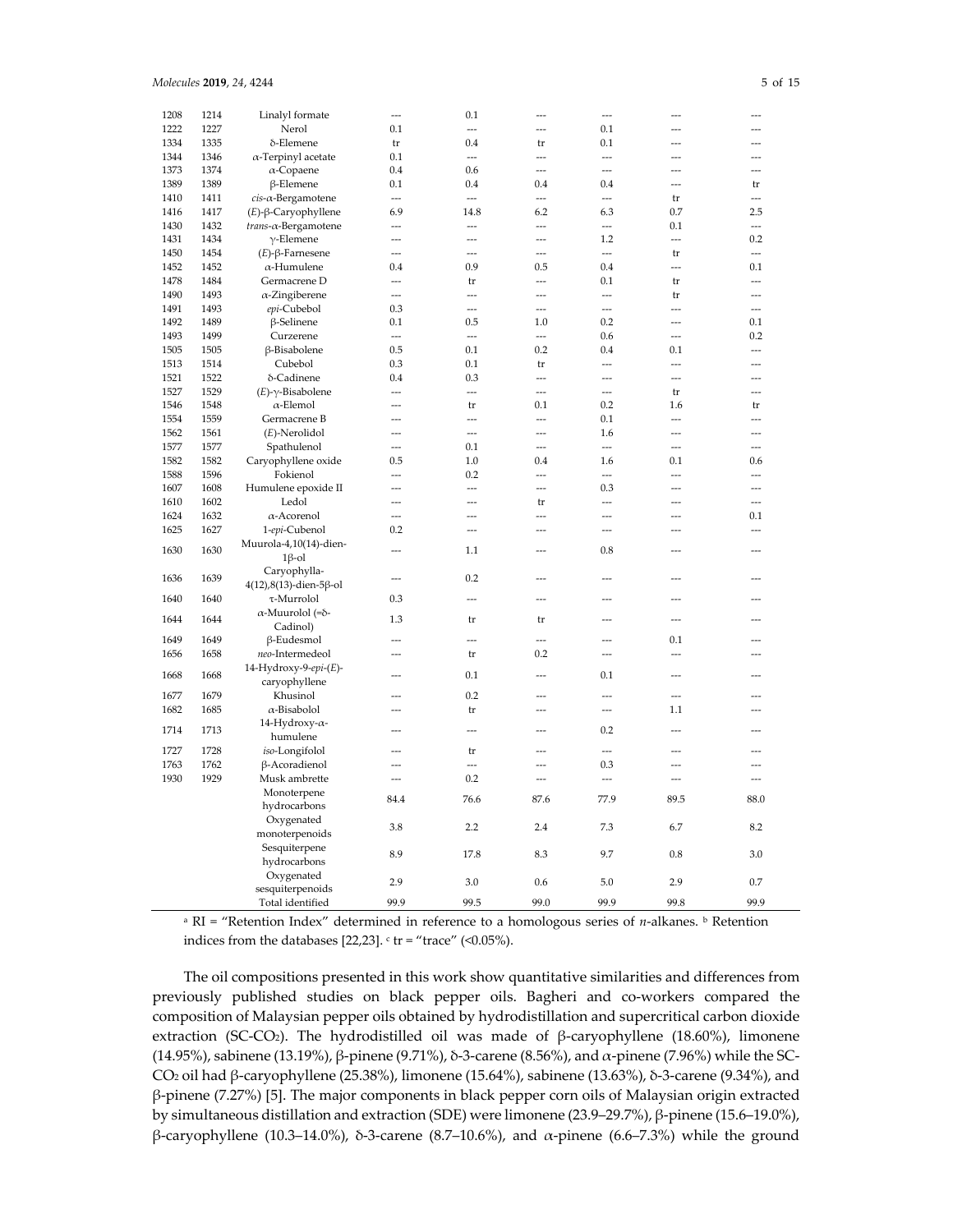pepper oil had β-caryophyllene (38.1–63.0%), limonene (3.0–14.3%), δ-3-carene (3.0%–13.8%), and βpinene (1.5–5.9%) [3].

Hydrodistillation of *P. nigrum* fruits grown in Cameroon produced an oil made of δ-3-carene (18.5%), limonene (14.7%), β-caryophyllene (12.8%), sabinene (11.2%),  $\alpha$ -pinene (5.6%), and β-pinene (6.7%) [1]. α-Pinene (25.4%), limonene (21.0%), β-pinene (15.7%), and δ-3-carene (10.8%) were reported as the main constituents of *P. nigrum* fruit oil from Madagascar [24]. Interestingly, Chinese pepper EO obtained by microwave distillation and headspace solid-phase microextraction (MD-HS-SPME) has shown β-caryophyllene (23.49%), δ-3-carene (22.20%), limonene (18.68%), and β-pinene (8.92%) as the main constituents [19]. A steam-distilled oil from India contained β-caryophyllene (23.98%), limonene (14.36%),  $\alpha$ -terpinene (13.26%), caryophyllene oxide (8.04%), and  $\alpha$ -pinene (5.0%) [8] while a hydrodistilled sample from India had β-caryophyllene (29.9%), limonene (13.2%), βpinene (7.9%), and sabinene (5.9%) [2]. Martins and co-workers obtained *P. nigrum* EO from S. Tome e Principe (hydrodistillation) and found limonene (18.8%), sabinene (16.5%), β-caryophyllene (15.1%), β-pinene (10.7%), and  $\alpha$ -pinene (5.7%) as the main constituents [24]. The oil obtained from ground black pepper (supercritical fluid extraction, USA) was made of β-caryophyllene (21.77%), limonene (19.82%), δ-3-carene (14.34%), sabinene (11.64%), and myrcene (7.70%) [20]. Several authors have analyzed various geographical varieties of essential oils of black pepper including Thevanmundi [25], Poonjaranmuna [25], Valiakaniakadan [25], Subhakara [25], Sreekara [26], Kuching [26], Vellanamban [26], Aimpiriyan [27], Narayakodi [27], Neelamundi [27], Uthirankotta [27], and Panniyur [28].

Based on *P. nigrum* essential oil compositions, a hierarchical cluster analysis of the oils from this work (five samples from Madagascar and six samples from Pará state, Brazil) and those reported in the literature (65 samples, Table 3) was carried out. The cluster analysis revealed four clearly defined clusters (Figure 1). The cluster centroids of the major components of *P. nigrum* oils are summarized in Table 4, illustrating the chemical differences in the three classes: Class #1 (β-caryophyllene > limonene > β-pinene > sabinene > α-pinene), Class #2 (β-caryophyllene > sabinene > limonene > βpinene > α-pinene), Class #3 (limonene > β-caryophyllene > δ-3-carene > α-pinene > β-pinene), and Class 4 (β-pinene ≈ limonene > β-caryophyllene > α-pinene > myrcene). The first cluster was the largest representing 26 samples. APRC sample DT162718 fell in the second cluster that represents 22 samples while D170201A, FO170518Y, FO170518Z, and Re180525F fell in the third cluster that represents 17 samples. All of the Belem cultivar samples fell into the fourth cluster of 11 samples.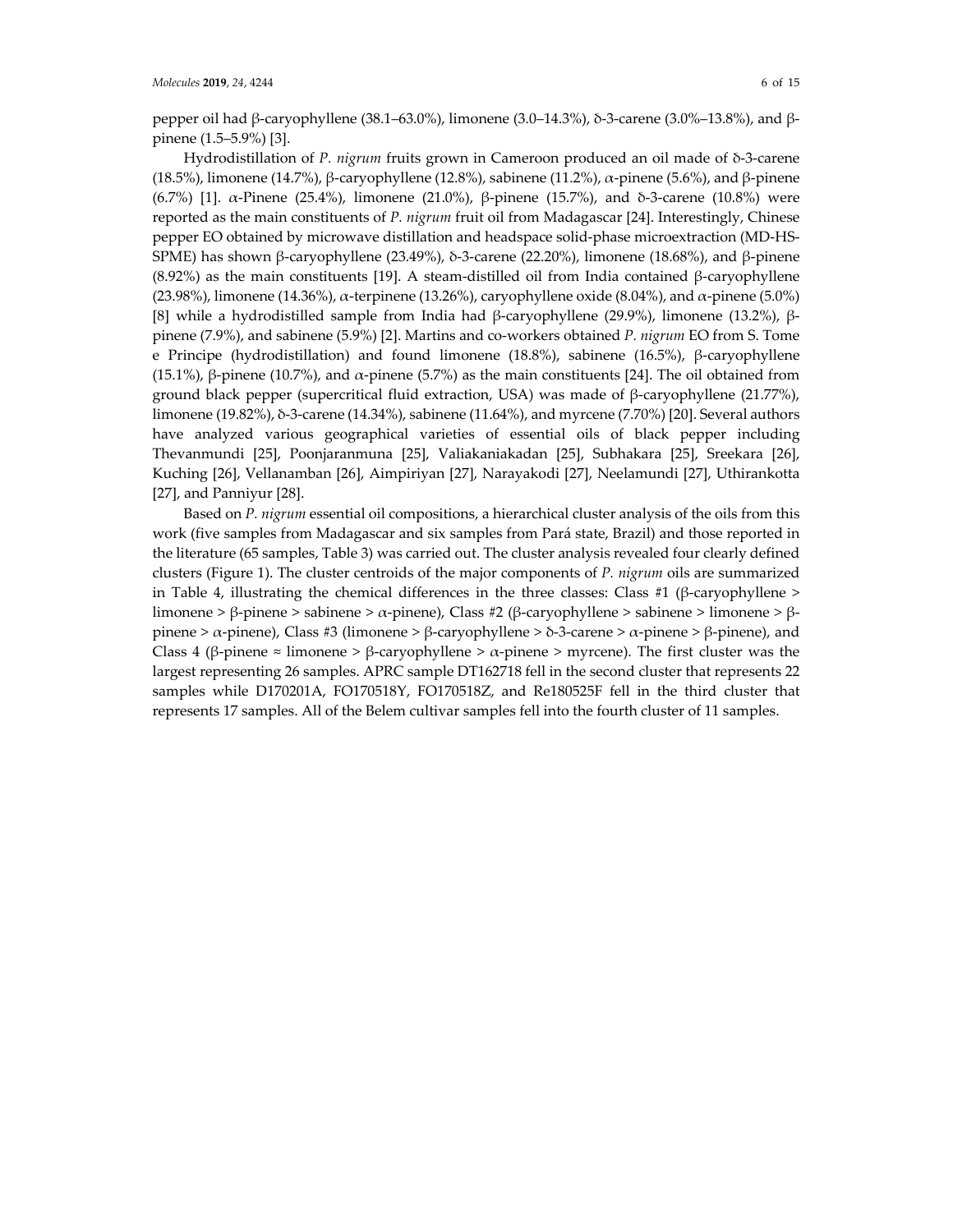| Compoun                                                                                                                                                                                                                                                                         |                |                          |                           |                     |              |               | $\alpha$ - $\alpha$ - Cam Sabi $\beta$ - My $\alpha$ - | $\delta$ -3- $p$ - Lim |              |          | $\beta$ -                                                                                                                                     | $(E)$ -β- Terpi Lin δ- |              |              |                 | $\alpha$ -   | $\alpha$ -   | $\beta$ -    | β-                                    | $\alpha$ -       | $\alpha$ -   | Germa <sup>B-</sup> |                  | $\alpha$ -   | $\beta -$                  | $\alpha$ -   | ò-              |                | Ele Caryophy |
|---------------------------------------------------------------------------------------------------------------------------------------------------------------------------------------------------------------------------------------------------------------------------------|----------------|--------------------------|---------------------------|---------------------|--------------|---------------|--------------------------------------------------------|------------------------|--------------|----------|-----------------------------------------------------------------------------------------------------------------------------------------------|------------------------|--------------|--------------|-----------------|--------------|--------------|--------------|---------------------------------------|------------------|--------------|---------------------|------------------|--------------|----------------------------|--------------|-----------------|----------------|--------------|
| d                                                                                                                                                                                                                                                                               |                |                          |                           |                     |              |               |                                                        |                        |              |          | Thuj Pin phen nen Pin rce Phella Care Cym one Phella Ocime nolen alo Elem Cube Copa Elem Caryop Guai Hum crene Seli Selin Bisab Farne Cadi mo |                        |              |              |                 |              |              |              |                                       |                  |              |                     |                  |              |                            |              |                 |                | llene        |
|                                                                                                                                                                                                                                                                                 |                | ene ene e                |                           |                     |              |               |                                                        |                        |              |          | e ene ne ndrene ne ene ne ndrene ne                                                                                                           |                        | e            |              |                 |              |              |              | ol ene bene ene ene hyllene ene ulene |                  |              | D                   |                  |              | nene ene olene sene nene 1 |              |                 |                | oxide        |
| Balankotta<br>$[29]$                                                                                                                                                                                                                                                            | $\Omega$       | $20.9\quad 0$            |                           | $\Omega$            |              | $0$ 13.5      | $\overline{0}$                                         | 11.7 8.2 25.2          |              |          | $\Omega$                                                                                                                                      | $\Omega$               | $\Omega$     | $\Omega$     | $\Omega$        | $\Omega$     | $\Omega$     | $\mathbf{0}$ | 7.7                                   | $\mathbf{0}$     | $\mathbf{0}$ | $\Omega$            | 0                | $\Omega$     | $\Omega$                   | $\Omega$     | $\Omega$        | $\Omega$       | $\Omega$     |
| Brazil,<br>CO <sub>2</sub> [20]                                                                                                                                                                                                                                                 | $\mathbf{1}$   | 4.1                      | $\overline{0}$            | 11.6 2.6 7.7        |              |               | 1.9                                                    | 14.4 1.8 19.8          |              |          | 0.4                                                                                                                                           | $\mathbf{0}$           | 0.7          |              | $0.4\quad 0.8$  | $\mathbf{0}$ | 1.3          | 1.3          | 21.8                                  | 0                | 1.5          | $\mathbf{0}$        | 2.5              | 3.1          | $\mathbf{0}$               | $\mathbf{0}$ | 0.5             | $\overline{0}$ | $\mathbf{0}$ |
| Subh-90<br>$[26]$                                                                                                                                                                                                                                                               | 0.1            | 7                        |                           | $0.2$ $0.5$ 7.6 7.9 |              |               | 0.1                                                    | 19                     |              | 2.3 22.7 | $\mathbf{0}$                                                                                                                                  | $\mathbf{0}$           | 0.1          | 0.5          | $\overline{0}$  | 0.1          | 0.9          | 0.2          | 7.6                                   | 0.1              | 0.3          | $\mathbf{0}$        | 0.1              | tr           | 1.6                        | $\mathbf{0}$ | $0.1 \quad 0.7$ |                | 6            |
| Subh-91<br>$[26]$                                                                                                                                                                                                                                                               | 0.1            |                          | $3.2 \quad 0.2 \quad 0.2$ |                     | 8            | 6.7           | 3.5                                                    | 23.4 0.9 19.5          |              |          | $\mathbf{0}$                                                                                                                                  | 0.1                    | $\mathbf{0}$ | 0.6          | $\overline{0}$  | 0.3          | 1.7          | 0.2          | 15.5                                  | $\mathbf{0}$     | 0.4          | $\mathbf{0}$        | 0.1              | 0.1          | 2.8                        | $\Omega$     | $\mathbf{0}$    | 0.8            | 0.4          |
| Subh-92<br>$[26]$                                                                                                                                                                                                                                                               | 0.1            |                          | 4.7 0.1 0.2 9.6 4.3       |                     |              |               | 3.8                                                    | 20.8 0.6 18.3          |              |          | $\mathbf{0}$                                                                                                                                  | $\boldsymbol{0}$       | $\mathbf{0}$ | 0.5          | $\overline{0}$  | 0.1          | 1.7          | 0.1          | 21.3                                  | $\boldsymbol{0}$ | 0.4          | $\mathbf{0}$        | 0.1              | 0.1          | 3.1                        | $\mathbf{0}$ | $\overline{0}$  | 0.8            | 3            |
| Cameroon<br>$[1] % \begin{center} \includegraphics[width=\linewidth]{imagesSupplemental_3.png} \end{center} % \vspace*{-1em} \caption{The image shows the number of times of the estimators in the image. The left is the number of times of the right.} \label{fig:example} %$ | 1.8            |                          | 5.6 0.1 11.2 6.7 2.5      |                     |              |               | 4.5                                                    | 18.5 0.7 14.7          |              |          | $\mathbf{0}$                                                                                                                                  | 0.1                    | 1.2          |              | $0.7 \quad 1.7$ | 0.2          | 1.4 1.3      |              | 12.8                                  | $\boldsymbol{0}$ | 1.3          | 0.2                 | $\boldsymbol{0}$ | 2.2          | tr                         | $\mathbf{0}$ | $0.6\,$         | $\overline{0}$ | $\mathbf{0}$ |
| Sree-III<br>$[27]$                                                                                                                                                                                                                                                              | tr             |                          | 4.3 0.2 0.2 10.2 5.5      |                     |              |               | 3                                                      | 11.1 0.5 20.1          |              |          | $\theta$                                                                                                                                      | 0.1                    | 0.1          | 0.2          | $\overline{0}$  | tr           | 1.5          | 0.1          | 23.1                                  | $\overline{0}$   | 0.4          | $\mathbf{0}$        | tr               | tr           | 2.5                        | $\mathbf{0}$ | $\overline{0}$  | 0.6            | 0.3          |
| Uthir-1st<br>$[28]$                                                                                                                                                                                                                                                             |                | 0.2 14.6 0.4 0.3 9.3 4.3 |                           |                     |              |               | 7.4                                                    | 8.5                    | 1.3 19.5     |          | $\Omega$                                                                                                                                      | $\mathbf{0}$           | $\mathbf{0}$ | 0.1          | $\theta$        | tr           | 0.9          | 0.2          | 25.1                                  | $\mathbf{0}$     | tr           | $\mathbf{0}$        | tr               | $\mathbf{0}$ | $\mathbf{0}$               | $\mathbf{0}$ | $0.1$ tr        |                | 0.6          |
| Kari-90<br>$[30]$                                                                                                                                                                                                                                                               | 0.1            |                          | 5.4 0.2 0.2 15.2 0        |                     |              |               | 3.3                                                    | 20.3 0.7 20.1          |              |          | $\mathbf{0}$                                                                                                                                  | $\mathbf{0}$           | $\mathbf{0}$ | 0.5          | $\mathbf{0}$    | 1.9          | $\mathbf{0}$ | 0.1          | 19.8                                  | $\boldsymbol{0}$ | 0.4          | $\mathbf{0}$        | 0.1              | 0.1          | 2.5                        | $\mathbf{0}$ | $0.1 \quad 0.8$ |                | 0.4          |
| Kari-91<br>$[30]$                                                                                                                                                                                                                                                               | tr             | 5                        | 0.1                       |                     | $0$ 14.3 0.8 |               | 2.8                                                    | 21                     |              | 0.6 19.7 | $\mathbf{0}$                                                                                                                                  | tr                     | $\mathbf{0}$ | tr           | $\mathbf{0}$    | 2.2          | $\mathbf{0}$ | $\mathbf{0}$ | 20.6                                  | $\mathbf{0}$     | tr           | $\mathbf{0}$        | 0.1              | 0.1          | 2.9                        | $\mathbf{0}$ | $0.2 \quad 0.9$ |                | 0.4          |
| Kari-93<br>$[30]$                                                                                                                                                                                                                                                               | 0.1            |                          | 5.3 0.1 0.6 14.1 0.9      |                     |              |               | 2.9                                                    | 17.8                   | 0.9 19.6     |          | $\Omega$                                                                                                                                      | 0.2                    | 0.2          | 0.5          | $\theta$        | 1.5          | $\Omega$     | 0.1          | 25.6                                  | $\mathbf{0}$     | 0.4          | $\mathbf{0}$        | 0.1              | 0.1          | 2.7                        | $\Omega$     | $\overline{0}$  | 0.8            | 0.5          |
| $\rm Madagasc$<br>ar [24]                                                                                                                                                                                                                                                       | $\overline{0}$ | 25.4 0.8                 |                           |                     | $0$ 15.7 $0$ |               | $\mathbf{0}$                                           | 10.8                   | -1           | 21       | $\mathbf{0}$                                                                                                                                  | $\mathbf{0}$           | $\mathbf{0}$ | 0.6          | - 1.5           | $\mathbf{0}$ | $\Omega$     | $\mathbf{0}$ | $\mathbf{0}$                          | $\mathbf{0}$     | $\mathbf{0}$ | $\mathbf{0}$        | $\mathbf{0}$     | $\mathbf{0}$ | $\Omega$                   | $\Omega$     | $\overline{0}$  | $\Omega$       | $\mathbf{0}$ |
| Thom-90<br>$[29]$                                                                                                                                                                                                                                                               |                | 0.8 12.9 0.3 3.8 6.4 6.3 |                           |                     |              |               | 2.2                                                    | 12.6 0.6 16.4          |              |          | $\Omega$                                                                                                                                      | 0.3                    | 0.1          | 0.6          | $\overline{0}$  | 1.3          | 0.9          | $\theta$     | 23.5                                  | $\mathbf{0}$     | tr           | $\mathbf{0}$        | 0.1              | 0.3          | $\mathbf{0}$               | $\Omega$     | tr              | $\overline{0}$ | 0.8          |
| Market<br>$[29]$                                                                                                                                                                                                                                                                | 2.4            | 10                       | $\overline{0}$            |                     |              | $0$ 24.4 15.2 | $\Omega$                                               | $\Omega$               | $\Omega$     | 26.5     | $\Omega$                                                                                                                                      | $\Omega$               | $\Omega$     | $\Omega$     | $\Omega$        | 3.5          | $\Omega$     | $\Omega$     | 2.4                                   | $\Omega$         | $\Omega$     | $\Omega$            | $\Omega$         | $\Omega$     | $\Omega$                   | 4.6          | $\Omega$        | $\Omega$       | 6.2          |
| Pann-1<br>$[29]$                                                                                                                                                                                                                                                                | 3              | 7.7                      | $\overline{0}$            |                     |              | $0$ 21.2 13.8 | 1.3                                                    | 3.4                    | $\mathbf{0}$ | 21.1     | $\Omega$                                                                                                                                      | $\mathbf{0}$           | $\mathbf{0}$ | $\mathbf{0}$ | $\mathbf{0}$    | 2.2          | $\Omega$     | $\mathbf{0}$ | 10.6                                  | $\Omega$         | $\mathbf{0}$ | $\Omega$            | $\Omega$         | $\Omega$     | $\Omega$                   | 5.9          | $\Omega$        | $\Omega$       | $\mathbf{0}$ |
| Pann-5<br>$[29]$                                                                                                                                                                                                                                                                | 2.8            | 7.1                      | $\overline{0}$            |                     |              | $0$ 22.3 12.3 | $\mathbf{0}$                                           | 2.3                    | $\mathbf{0}$ | 20.3     | $\mathbf{0}$                                                                                                                                  | $\mathbf{0}$           | $\mathbf{0}$ | $\mathbf{0}$ | $\mathbf{0}$    | 2            | $\mathbf{0}$ | $\mathbf{0}$ | 17.8                                  | $\mathbf{0}$     | $\mathbf{0}$ | $\mathbf{0}$        | $\Omega$         | $\mathbf{0}$ | $\mathbf{0}$               | 16.7         | $\mathbf{0}$    | $\Omega$       | $\theta$     |
| Aimp-3rd<br>$[28]$                                                                                                                                                                                                                                                              | 2.3            |                          | $6.6\quad 0.2$            | $\overline{0}$      |              | 23.9 11.1     | 0.4                                                    | $\overline{0}$         | 0.2          | 21       | $\mathbf{0}$                                                                                                                                  | 0.1                    | 0.1          | 0.2          | $\overline{0}$  | tr           | 0.4          | -1           | 16.4                                  | 0                | 1.1          | $\Omega$            | 0.3              | 0.7          |                            | $\Omega$     | $\Omega$        | 9.6            | 1.2          |

**Table 3.** Chemical compositions (major components, %) of *Piper nigrum* volatile oils reported in the literature.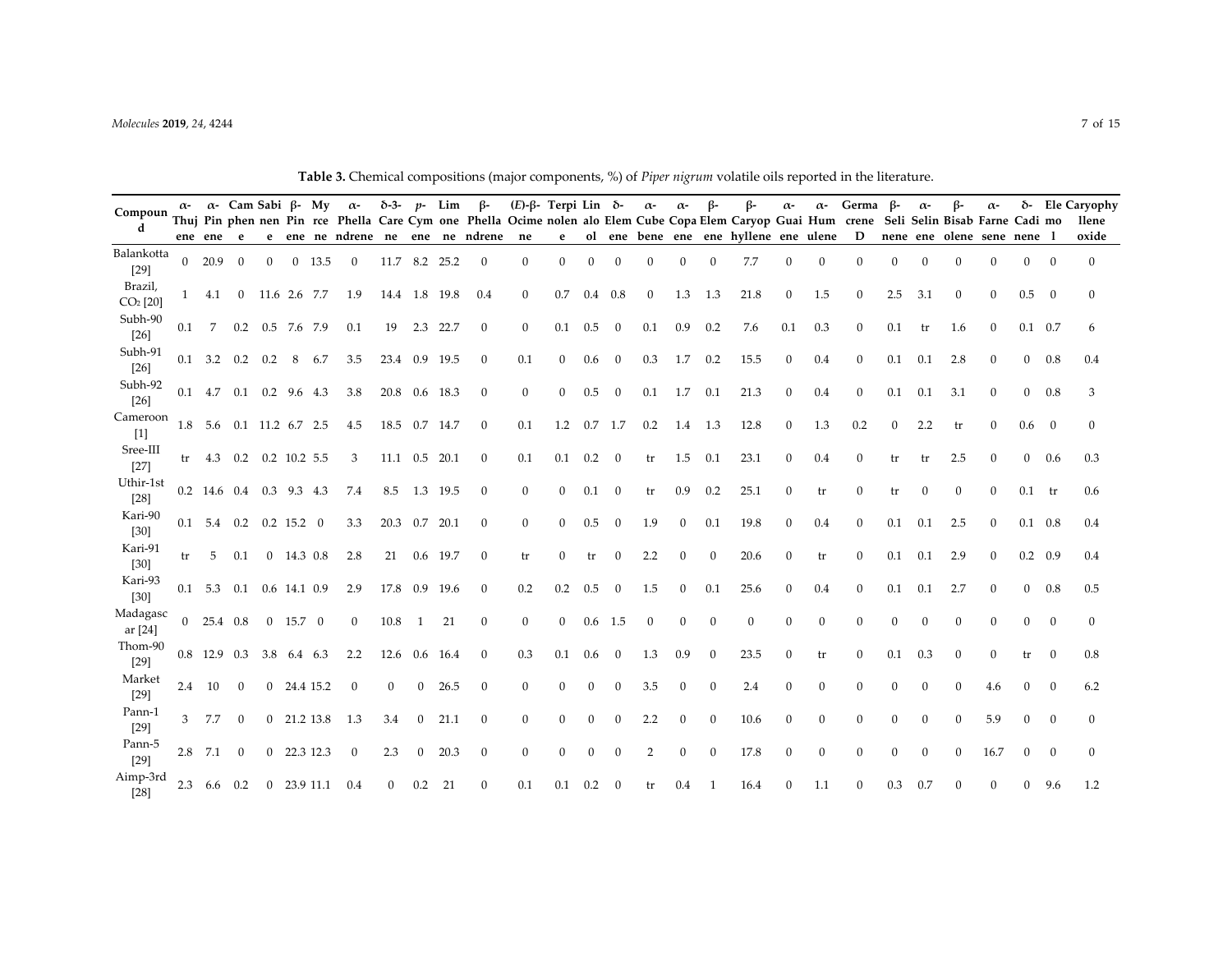| Orav 2004<br>$[3]$                  |     | $0.2$ 7.3 0.2 1.4 19 2.6 |  |                              | 2.2              | 10.6 0.5 29.7  |                |             | 0.3              | $\mathbf{0}$   | 0.6             | 2.1         | $\overline{0}$ | 1.6 | $\mathbf{0}$ | $\boldsymbol{0}$ | 14 | 0 | $\mathbf{0}$ | tr | 0.3 | 0.3 | 0.2 | 0.2 | $0.6 \quad 0.4$ | 0.8 |
|-------------------------------------|-----|--------------------------|--|------------------------------|------------------|----------------|----------------|-------------|------------------|----------------|-----------------|-------------|----------------|-----|--------------|------------------|----|---|--------------|----|-----|-----|-----|-----|-----------------|-----|
| Bagheri<br>2014 [5]                 |     | 1.4 8 0.3 13.2 9.7 1.2   |  |                              | 1.6              | 8.6            | $0.9$ 15       |             | $\boldsymbol{0}$ | $\mathbf{0}$   | $0.2 \quad 0.6$ |             |                |     |              |                  |    |   |              |    |     |     |     |     |                 |     |
| Thev-90<br>$[26]$                   |     | 1.1 3.8 tr 10.5 8.3 0    |  |                              | 0.7              | 5.3            | 0.3 13.7       |             | $\boldsymbol{0}$ | tr             | $0.1 \quad 0.4$ |             |                |     |              |                  |    |   |              |    |     |     |     |     |                 |     |
| Thev-91<br>$[26]$                   |     | 1.2 5.2 tr 16.2 8.7 0    |  |                              | 0.6              | 5.5            | $0.5$ 18       |             | $\boldsymbol{0}$ | 0.2            | $0.1 \quad 0.2$ |             |                |     |              |                  |    |   |              |    |     |     |     |     |                 |     |
| Thev-92<br>$[26]$                   |     | 0.5 1.9 tr 4.5 3.7 1.6   |  |                              | 0.9              | 4.8            | 0.2            | 8.3         | $\boldsymbol{0}$ | 0.1            | tr              | 0.3         |                |     |              |                  |    |   |              |    |     |     |     |     |                 |     |
| Poon-90<br>$[26]$                   | 1.5 | 5.1 0.2 4.5 11.7 6.6     |  |                              | 1.4              | 2.1 0.4 15.8   |                |             | $\mathbf{0}$     | 12             | $0.1 \quad 0.8$ |             |                |     |              |                  |    |   |              |    |     |     |     |     |                 |     |
| Poon-91<br>$[26]$                   | 0.8 |                          |  | 4.9 0.1 2.3 10.2 7.2 1.2     |                  | 2.1 6.2 15.2   |                |             | $\mathbf{0}$     | 0.2            | $0.1 \quad 0.5$ |             |                |     |              |                  |    |   |              |    |     |     |     |     |                 |     |
| Poon-92<br>$[26]$                   | 0.8 |                          |  | 3 0.1 7.8 6 4.1 1.5          |                  | 7.3            | $\overline{0}$ | - 14.9      | $\mathbf{0}$     | tr             | $0.1 \quad 0.5$ |             |                |     |              |                  |    |   |              |    |     |     |     |     |                 |     |
| Valia-90<br>$[26]$                  |     | 1.1 6.3 0.3 17.1 0       |  | 0.2                          | 0.7              | $\overline{0}$ | 0.7 18.6       |             | $\mathbf{0}$     | $\mathbf{0}$   | $0.1 \quad 0.1$ |             |                |     |              |                  |    |   |              |    |     |     |     |     |                 |     |
| Valia-91<br>$[26]$                  |     | 1.1 4.6 0.4 15.9 tr 0.2  |  |                              | 2.1              | 10.5 0.3 15.9  |                |             | $\mathbf{0}$     | tr             | $0.2 \quad 0.1$ |             |                |     |              |                  |    |   |              |    |     |     |     |     |                 |     |
| Valiai-92<br>$[26]$                 |     |                          |  | $0.8$ 2.9 0.3 12.9 0 0.1 1.6 |                  | 8.7            |                | $0 \t 12.9$ | $\overline{0}$   | $\mathbf{0}$   | $0.1 \quad 0.1$ |             |                |     |              |                  |    |   |              |    |     |     |     |     |                 |     |
| S.Tome e<br>Principe<br>$[25]$      |     | 1.4 5.7 0.1 16.5 10.7 2  |  |                              | $0.7\,$          | 1.7 0.2 18.8   |                |             | 2.9              | 0.5            | $0.4$ 1.1       |             |                |     |              |                  |    |   |              |    |     |     |     |     |                 |     |
| Market<br>(India) [2]               |     | 0.8 4.5 0.1 5.9 7.9 1    |  |                              | 0.6              | 4.4 1.2 13.2   |                |             | $\overline{0}$   | tr             | $0.1 \quad 0.5$ |             |                |     |              |                  |    |   |              |    |     |     |     |     |                 |     |
| Sree-I [27]                         |     | tr 5.5 0.2 4.3 11.2 0    |  |                              | 7.7              | $0.1$ 1.5 22.1 |                |             | $\mathbf{0}$     | tr             | $\mathbf{0}$    | 0.5         |                |     |              |                  |    |   |              |    |     |     |     |     |                 |     |
| Sree-II<br>$[27]$                   |     | 1.5 3.3 0.1 4.6 0 9.6    |  |                              | $\boldsymbol{0}$ | $0.1$ 1.5 20.5 |                |             | $\mathbf{0}$     | 0.2            | $0.2 \quad 0.6$ |             |                |     |              |                  |    |   |              |    |     |     |     |     |                 |     |
| Kuch-I<br>$[27]$                    | tr  | 5.4 tr 13.3 0            |  | $\overline{0}$               | $\boldsymbol{0}$ | $0.4\,$        | $\overline{0}$ | - 14.5      | $\mathbf{0}$     | $\mathbf{0}$   | $0.1 \quad 0.4$ |             |                |     |              |                  |    |   |              |    |     |     |     |     |                 |     |
| Kuch-II<br>$[27]$                   | 0.7 | 2.3 0.1 6.7 5.2 5.2      |  |                              | 6.2              | 0.5            | $\overline{2}$ | 17.5        | $\mathbf{0}$     | 0.2            | $0.1 \quad 0.4$ |             |                |     |              |                  |    |   |              |    |     |     |     |     |                 |     |
| Vell-I [27] 1.7 3.6 0.2 18.8 10.9 0 |     |                          |  |                              | 0.2              | tr             |                | 0.2 19.8    | $\boldsymbol{0}$ | $\overline{0}$ | 0.1             | 0.4         |                |     |              |                  |    |   |              |    |     |     |     |     |                 |     |
| Vell-II [27] 1 3.6 0.1 8.4 6.5 3.1  |     |                          |  |                              | 1.3              | 7.6            | 0.3 14.9       |             | $\mathbf{0}$     | 0.1            | 0.1             | 0.5         |                |     |              |                  |    |   |              |    |     |     |     |     |                 |     |
| Vell-III<br>$[27]$                  |     | 0.4 1.7 0.1 3.9 3.9 2    |  |                              | $\mathbf{1}$     | 5.1            | $0.1$ 8.3      |             | $\boldsymbol{0}$ | tr             | tr              | 0.3         |                |     |              |                  |    |   |              |    |     |     |     |     |                 |     |
| Aimp-1st<br>$[28]$                  |     | 0.9 8.4 tr 27.5 9.2 0    |  |                              | tr               | $0.1$ 0.5 19.8 |                |             | $\mathbf{0}$     | tr             |                 | $0.3$ 0.2 0 |                | tr  |              |                  |    |   |              |    |     |     |     |     |                 |     |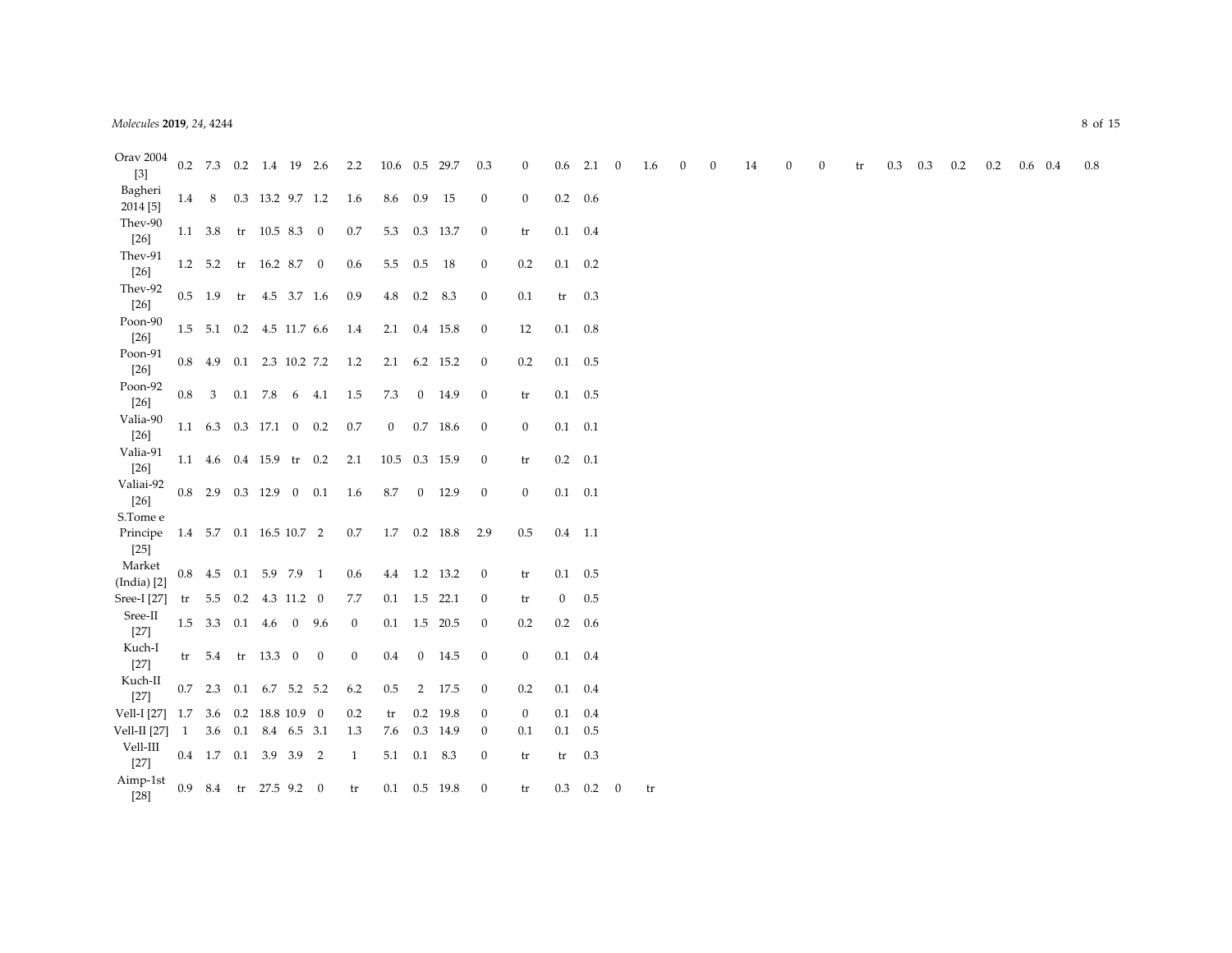| Aimp-2nd<br>$[28]$  | 0.5            | 7.4            | 0.2     | 24.2 14.8    |                 | $\mathbf{0}$     | 0.2 | $\theta$ | 0.3              | 22.5       | $\theta$         | 0.2              | 0.2              | 0.5 | $\theta$         | tr  |                  |                  |
|---------------------|----------------|----------------|---------|--------------|-----------------|------------------|-----|----------|------------------|------------|------------------|------------------|------------------|-----|------------------|-----|------------------|------------------|
| Naray-1st<br>$[28]$ | 2.7            | 5.9            | tr      | 24.6 8.7     |                 | $\mathbf{0}$     | 0.3 | 2.3      |                  | 0.4 15.5   | $\mathbf{0}$     | 0.1              | 0.1              | 0.5 | $\mathbf{0}$     | tr  |                  |                  |
| Naray-<br>2nd [28]  | 0.3            | 6.4            | tr      |              | 4.4 15.6 8.4    |                  | 0.1 | 0        | 0.3              | 19.5       | $\mathbf{0}$     | 0.2              | 0.1              | 0.2 | $\boldsymbol{0}$ | tr  |                  |                  |
| Naray-3rd<br>$[28]$ | $\mathbf{1}$   | $\overline{2}$ | 0.1     | 13.9 4.8     |                 | $\boldsymbol{0}$ | 0.2 | tr       | 0.2              | 9.5        | $\boldsymbol{0}$ | tr               | 0.2              | 0.1 | $\mathbf{0}$     | tr  |                  |                  |
| Neel-1st<br>$[28]$  | 1.6            | 6.5            | $0.2\,$ | 27.3 11.3    |                 | $\mathbf{0}$     | 1.3 | 7.9      | 0.5              | 18.6       | 0                | $\boldsymbol{0}$ | 0.1              | 0.6 | $\boldsymbol{0}$ | 0.2 |                  |                  |
| Neel-2nd<br>$[28]$  | $\mathbf{1}$   | 5.6            | 0.2     | 23.9 7.8     |                 | $\boldsymbol{0}$ | 0.4 | 0.5      | 0.3              | 15.9       | $\boldsymbol{0}$ | tr               | 0.2              | 0.3 | $\boldsymbol{0}$ | 0.7 |                  |                  |
| Neel-3rd<br>$[28]$  | 2.2            | 4.7            | tr      | 23.2 9.8 0.3 |                 |                  | 0.4 | 0.1      |                  | $0.1$ 12.9 | $\mathbf{0}$     | $\mathbf{0}$     | 0.3              | 0.3 | $\mathbf{0}$     | 0.1 |                  |                  |
| Uthir-2nd<br>$[28]$ | 0.1            | 9.1            | 0.2     |              | $0.1$ 12.5 3.5  |                  | 5   | 6.7      | 1.1              | 13.3       | $\boldsymbol{0}$ | 0.1              | $\boldsymbol{0}$ | 0.1 | $\boldsymbol{0}$ | 0.2 |                  |                  |
| Kott-90<br>$[31]$   | 2.5            | 7.4            | 0.1     | 18.8 15.4    |                 | $\mathbf{0}$     | 0.3 | 0.2      | 0.2              | 23.8       | $\boldsymbol{0}$ | 0.2              | 0.3              | 0.5 | $\boldsymbol{0}$ | 0.8 |                  |                  |
| Kott-91<br>$[31]$   | 2.4            | 7.1            | $0.1\,$ | 22.1 13.3    |                 | - 0              | 0.2 | 0.2      |                  | $0.2$ 21.5 | 0                | 0.2              | 0.2              | 0.5 | $\boldsymbol{0}$ | 0.1 |                  |                  |
| Kott-92<br>$[31]$   | $\mathbf{1}$   | 3              | tr      | 11.2 7.5     |                 | $\mathbf{0}$     | 0.2 | tr       | 0.1              | 12.7       | 0                | 0.3              | 0.2              | 0.1 | 0                | 0.2 |                  |                  |
| Ott-90 [31]         | 0.7            | 4.4            | 0.1     | 9.1          | 3.8             | 8.3              | 0.1 | tr       | 0.1              | 15.5       | $\mathbf{0}$     | 0.2              | 0.1              | 0.1 | $\mathbf{0}$     | 0.1 |                  |                  |
| Ott-91 [31]         | $\overline{2}$ | 5.9            | 0.1     | 26.8         | -11             | 0                | 0.4 | 0.1      | 0.4              | 20.2       | 0                | 0.5              | 0.2              | 0.3 | 0                | 0.2 |                  |                  |
| Ott-92 [31]         | 0.6            | 1.8            | 0.1     |              | $0.1$ 11.7 18.6 |                  | 0.2 | tr       | 0.4              | 21.7       | $\mathbf{0}$     | 0.4              | 0.2              | 0.3 | 0                | 0.2 |                  |                  |
| Kuth-90<br>$[31]$   | 0.6            | 7.9            | 0.3     |              | 5.3 10.9 0.2    |                  | 6.8 | 0        | 1                | 16.9       | 0                | $\boldsymbol{0}$ | 0.1              | 1.2 | 0                | 0.2 |                  |                  |
| Kuth-92<br>$[31]$   | 0.2            | 2.7            | 0.1     | 1.9          | 3.8             | $\overline{2}$   | 0.5 | 4.2      | 0.3              | 9          | $\mathbf{0}$     | 0.1              | tr               | 0.7 | $\mathbf{0}$     | 0.3 |                  |                  |
| Cher-90<br>$[31]$   | 0.1            | 7.1            | 0.2     | 9.7 11.2     |                 | 3                | 1.2 | 3.2      | 4                | 17.8       | $\mathbf{0}$     | 0.4              | 0.1              | 0.3 | $\mathbf{0}$     | 0.1 | 0.3              | 0.1              |
| Cher-91<br>$[31]$   | 3.6            | 4              |         | 0.1 22.3 7.7 |                 | $\mathbf{0}$     | 2.6 | 5.4      | 1.5              | 15.2       | $\boldsymbol{0}$ | 0.5              | 0.2              | 0.3 | $\boldsymbol{0}$ | 2.5 | 0.9              | 0.1              |
| Cher-92<br>$[31]$   | $\overline{2}$ | 5              | 0.1     | 19.1 9.5     |                 | 0.6              | 2.2 | 9.8      |                  | 0.4 14.7   | 0                | 0.5              | 0.2              | 0.6 | $\boldsymbol{0}$ | 2.9 | 0.9              | 0.1              |
| Kall-90<br>$[30]$   | tr             | 10.1           | 0.4     | 8            | 11.7            | $\mathbf{0}$     | 9.8 | 0.9      | $\boldsymbol{0}$ | 18.1       | 0                | 0.1              | 0.1              | 1.3 | $\boldsymbol{0}$ | 0.8 | $\boldsymbol{0}$ | 0.1              |
| Kall-91<br>$[30]$   | 0.4            | 5.8            | 0.2     | 7.1 8.1      |                 | $\boldsymbol{0}$ | 6.1 | 3.7      | 0.9              | 19.1       | 0                | 0.2              | 0.1              | 1.3 | $\boldsymbol{0}$ | 0.8 | 0.1              | $\boldsymbol{0}$ |
| Kall-93<br>$[30]$   | 0.2            | 3.5            | 0.1     |              | 1.8 4.4 2.6     |                  | 0.4 | 4.5      |                  | 0.3 10.7   | $\mathbf{0}$     | 0.2              | tr               | 0.7 | $\boldsymbol{0}$ | 1.3 | 0.1              | 0.1              |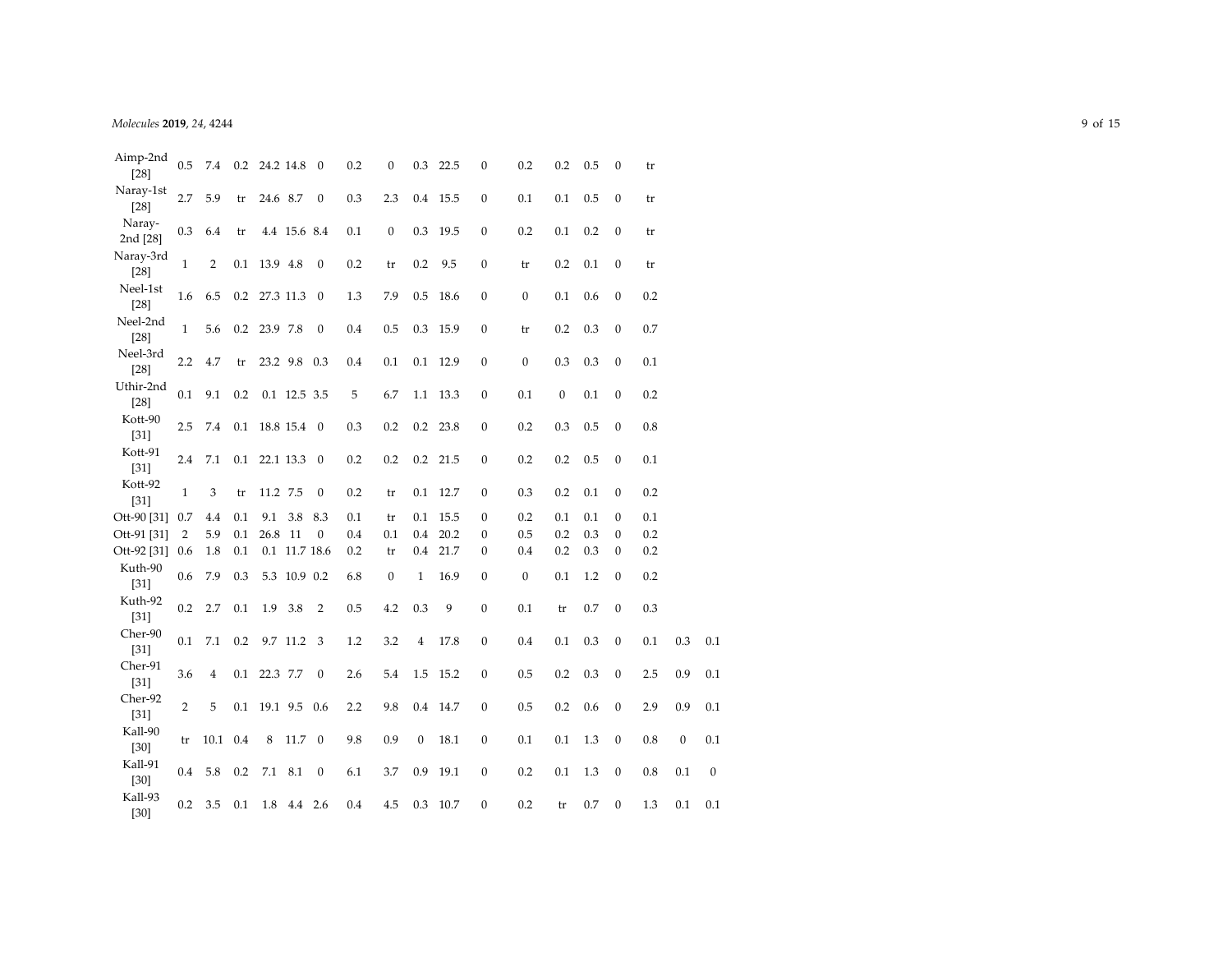| Thom-91<br>[30] |  |  |  | $0.1 \quad 2.4 \quad 0.1 \quad 3.9 \quad 2 \quad 4 \qquad 0.5 \qquad 2.5 \quad 0.7 \quad 11.7 \qquad 0 \qquad \qquad 0 \qquad 0.1 \quad 0.5 \quad 0 \qquad 3.8 \quad 0.9 \qquad 0$ |  |  |  |  |                |               |  |
|-----------------|--|--|--|------------------------------------------------------------------------------------------------------------------------------------------------------------------------------------|--|--|--|--|----------------|---------------|--|
| Thom-93<br>[30] |  |  |  | $0.7 \quad 11.8 \quad 0.3 \quad 4.1 \quad 7.3 \quad 0.4 \qquad 0.9 \qquad 5.4 \quad 0.4 \quad 9.4 \qquad 0 \qquad 0.2 \qquad 0.1 \quad 0.4 \quad 0 \qquad 3 \qquad 0.7 \qquad 0$   |  |  |  |  |                |               |  |
| Arak-90<br>[30] |  |  |  | 2.2 6.9 0.1 20.9 11.1 0 0.3 0.2 0 20.4 0 0.4 0.2 0.3 0                                                                                                                             |  |  |  |  | $0.1$ $0.7$ tr |               |  |
| Arak-91<br>[30] |  |  |  | 0.4 4.4 0.6 5.5 12.5 2.4 0.2 0.1 0.2 21.9 0 0.4 0.1 0.1 0                                                                                                                          |  |  |  |  | 0.1            | $0.6 \quad 1$ |  |
| Arak-93         |  |  |  | $0.6 \quad 2.4 \quad \text{tr} \quad 6.3 \quad 6.1 \quad 0.2 \qquad 0.1 \qquad 0.4 \quad 0.1 \quad 10.3 \qquad 0 \qquad \quad 0.2 \qquad 0.1 \quad 0.2 \qquad 0$                   |  |  |  |  | $0.6^{\circ}$  | 1.1 tr        |  |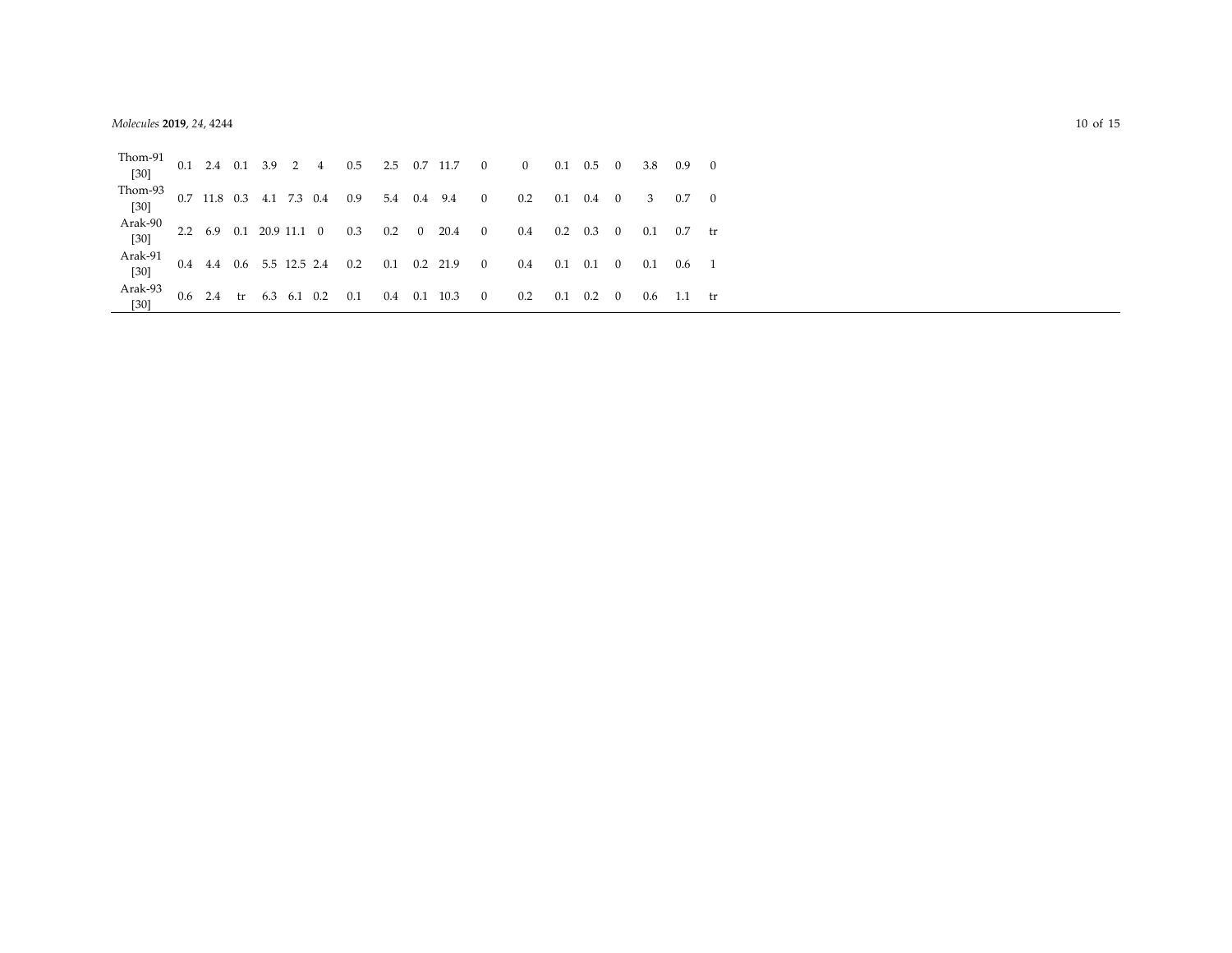

**Figure 1.** Dendrogram obtained from the agglomerative hierarchical cluster analysis of *Piper nigrum*  oils. Entries in bold font are from this study.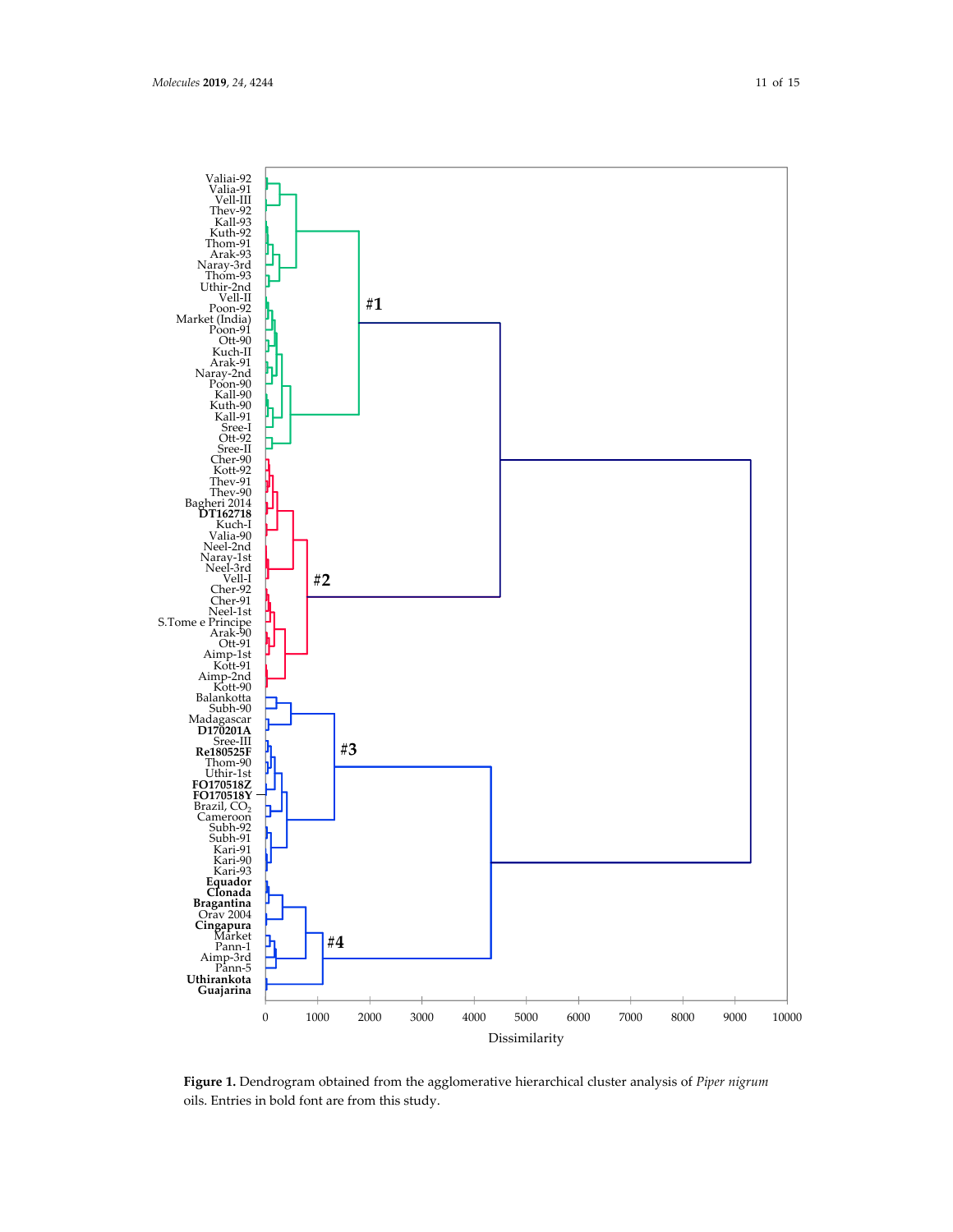| Compound                 | Cluster 1 | Cluster <sub>2</sub> | Cluster 3 | Cluster 4 |
|--------------------------|-----------|----------------------|-----------|-----------|
| $\alpha$ -Thujene        | 0.610     | 1.510                | 0.323     | 1.250     |
| $\alpha$ -Pinene         | 4.538     | 6.089                | 10.608    | 8.337     |
| Camphene                 | 0.173     | 0.125                | 0.288     | 0.036     |
| Sabinene                 | 5.892     | 19.141               | 2.179     | 0.175     |
| $\beta$ -Pinene          | 6.982     | 9.621                | 10.004    | 28.796    |
| Myrcene                  | 3.512     | 0.386                | 4.164     | 6.040     |
| $\alpha$ -Phellandrene   | 2.169     | 0.688                | 2.686     | 0.485     |
| δ-3-Carene               | 3.146     | 2.812                | 14.998    | 4.031     |
| $p$ -Cymene              | 0.758     | 0.546                | 1.324     | 0.074     |
| Limonene                 | 14.850    | 17.499               | 19.404    | 28.103    |
| β-Phellandrene           | 0.000     | 0.173                | 0.111     | 0.027     |
| $(E)$ - $\beta$ -Ocimene | 0.588     | 0.190                | 0.111     | 0.053     |
| Terpinolene              | 0.097     | 0.184                | 0.272     | 0.302     |
| Linalool                 | 0.473     | 0.398                | 0.412     | 1.083     |
| δ-Elemene                | 0.019     | 0.223                | 0.675     | 0.049     |
| $\alpha$ -Cubebene       | 1.661     | 0.777                | 0.477     | 0.844     |
| $\alpha$ -Copaene        | 0.947     | 0.777                | 0.814     | 0.132     |
| $\beta$ -Elemene         | 0.148     | 0.402                | 0.515     | 0.205     |
| β-Caryophyllene          | 33.815    | 20.759               | 17.184    | 8.951     |
| $\alpha$ -Guaiene        | 0.183     | 0.202                | 0.088     | 0.000     |
| $\alpha$ -Humulene       | 0.272     | 0.523                | 0.635     | 0.299     |
| Germacrene D             | 0.012     | 0.015                | 0.465     | 0.014     |
| $\beta$ -Selinene        | 0.206     | 0.295                | 0.593     | 0.223     |
| $\alpha$ -Selinene       | 0.483     | 0.500                | 0.674     | 0.091     |
| $\alpha$ -Farnesene      | 0.000     | 0.000                | 1.088     | 2.495     |
| β-Bisabolene             | 1.485     | 1.147                | 0.005     | 0.135     |
| δ-Cadinene               | 0.134     | 0.381                | 0.165     | 0.120     |
| Elemol                   | 1.609     | 1.595                | 0.321     | 1.080     |
| Caryophyllene oxide      | 1.923     | 1.182                | 0.863     | 1.135     |

**Table 4.** Concentration (%) of centroids used in the cluster analysis of *Piper nigrum* oils.

# **3. Materials and Methods**

# *3.1. Essential Oils*

Volatile oils from commercial suppliers were obtained from the collections of the Aromatic Plant Research Center (APRC, Lehi, UT, USA). The samples from Pará state were provided by EMBRAPA Amazônia Oriental (Brazilian Agricultural Research Corporation) and obtained by hydrodistillation in a Clevenger apparatus (100  $g$ , 3 h). The oils were dried over anhydrous sodium sulfate and their yields calculated from the dry weight of the plant material.

## *3.2. Gas Chromatographic-Mass Spectral Analysis*

The essential oils obtained from APRC were analyzed by gas chromatography-mass spectrometry (GC-MS) using a Shimadzu GCMS-QP2010 Ultra operated in the electron impact (EI) mode (electron energy = 70 eV), scan range = 40–400 atomic mass units, scan rate = 3.0 scans/s, and GC-MS solution software. The GC column was a ZB-5 fused silica capillary column with a (5% phenyl)-polymethylsiloxane stationary phase and a film thickness of 0.25 µm, a length of 30 m, and an internal diameter of 0.25 mm. The carrier gas was helium with a column head pressure of 552 kPa and flow rate of 1.37 mL/min. The injector temperature was 250 °C and the ion source temperature was 200 °C. The GC oven temperature was programmed for 50 °C initial temperature, then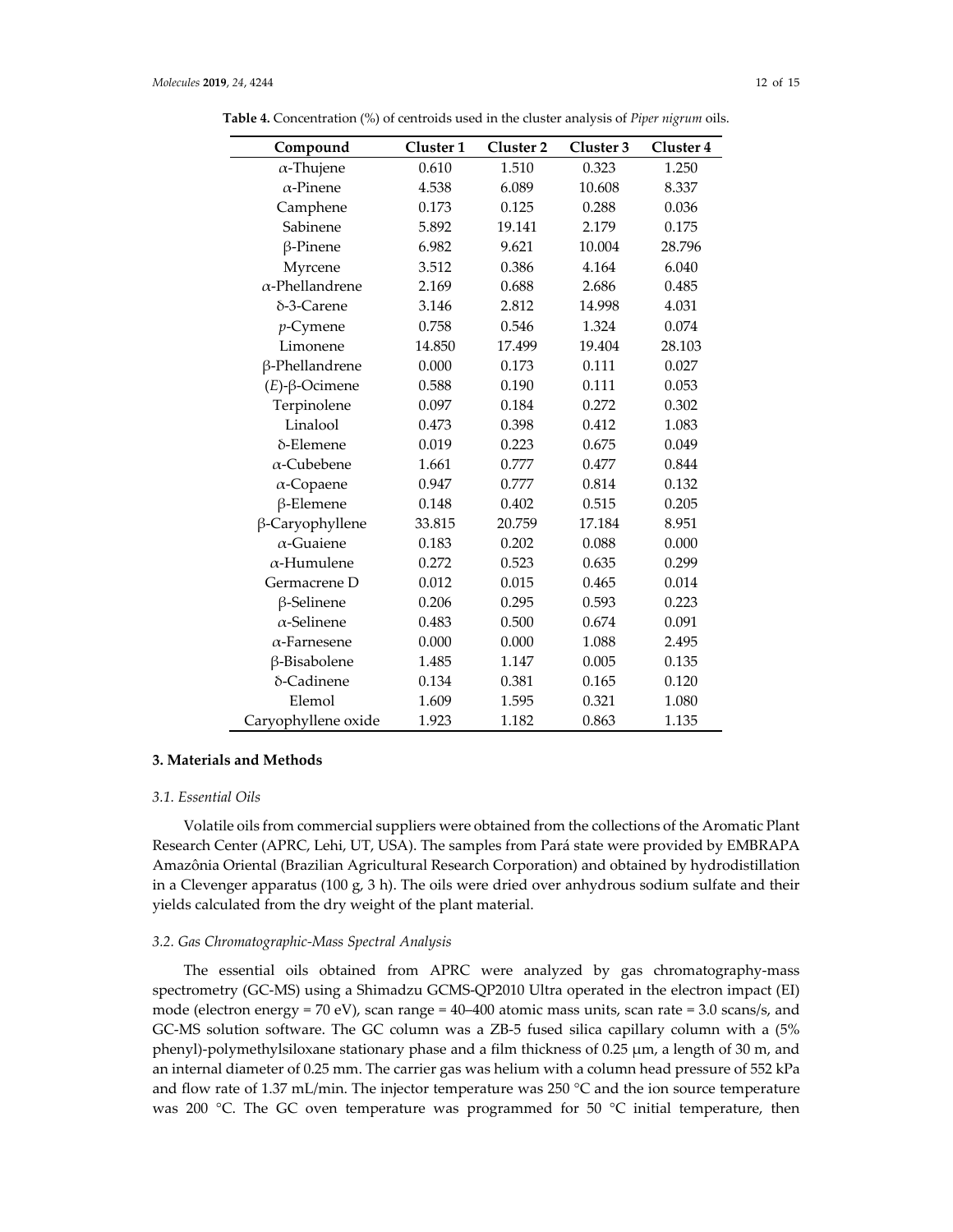temperature was increased at a rate of 2 °C/min to 260 °C. A 7% *w*/*v* solution of the sample was prepared in dichloromethane and  $0.1 \mu L$  was injected with a splitting mode (30:1).

Qualitative analysis of the Belém samples was carried out by gas chromatography-mass spectrometry (GC-MS) (Shimadzu QP2010 plus instrument, Shimadzu Scientific Instruments, Columbia, MD, USA) under the following conditions: Rtx-5MS silica capillary column (30 m  $\times$  0.25 mm film thickness, (Phenomenex, Torrance, CA, USA); programmed temperature, 60–240 °C (3 °C/min); injector temperature, 200 °C; carrier gas, helium, adjusted to a linear velocity of 1.2 mL/min; injection type, splitless; split flow was adjusted to yield a 20:1 ratio; septum sweep was a constant 10 mL/min; EIMS, electron energy, 70 eV; and temperature of the ion source and connection parts, 200 °C. The retention indices were calculated for all the volatile constituents using a homologous series of *n*-alkanes (C8–C32, Sigma-Aldrich). Identification of the oil components was based on their retention indices and by comparison of their mass spectral fragmentation patterns with those reported in the literature [23], and our own in-house library [24]. The component percentages are based on peak integrations without standardization.

#### *3.3. Hierarchical Cluster Analysis*

*P. nigrum* oils obtained from this work as well as the published literature were used in the cluster analysis. The essential oil compositions were treated as operational taxonomic units (OTUs), and the concentrations (percentages) of the major components (α-thujene, α-pinene, camphene, sabinene, βpinene, myrcene, α-phellandrene, δ-3-carene, *p*-cymene, limonene, β-phellandrene, *(E)*-β-ocimene, terpinolene, linalool, δ-elemene, α-cubebene, α-copaene, β-elemene, β-caryophyllene, α-guaiene, αhumulene, germacrene D, β-selinene, α-selinene, α-farnesene, β-bisabolene, δ-cadinene, elemol, and caryophyllene oxide) were used to determine the chemical associations between the essential oils using agglomerative hierarchical cluster (AHC) analysis using XLSTAT Premium, version 2018.5.53172 (Addinsoft, Paris, France). Dissimilarity was determined using Euclidean distance, and clustering was defined using Ward's method.

### **4. Conclusion**

The essential oils of black pepper have been analyzed by GC-MS. The oils were dominated by monoterpene hydrocarbons. Black pepper oils from various geographical locations have shown qualitative similarities with differences in the concentrations of their major components. β-Caryophyllene, limonene, β-pinene, α-pinene, δ-3-carene, sabinene, and myrcene were the main components of *P. nigrum* oil*.* The cluster analysis revealed four clearly defined clusters for *P. nigrum.*

**Author Contributions:** Conceptualization, N.S.D. and W.N.S.; Data curation, W.N.S.; Formal analysis, P.S., J.K.R.d.S. and W.N.S.; Investigation, P.S. and L.M.B.; Methodology, P.S., J.K.R.d.S. and W.N.S.; Project administration, W.N.S.; Software, P.S.; Supervision, J.K.R.d.S.; Validation, N.S.D., J.K.R.d.S. and W.N.S.; Writing—original draft, N.S.D.; Writing—review and editing, N.S.D., P.S., L.M.B., J.K.R.d.S. and W.N.S.

#### **Funding:** This research received no external funding.

**Acknowledgments:** This work was carried out as part of the activities of the Aromatic Plant Research Center (APRC, https://aromaticplant.org/). The authors are grateful to the Coordenacao de Aperfeiçoamento de Pessoal de Nível Superior (CAPES-Coordination for the Improvement of Higher Education Personnel) for providing a scholarship to L.M.B. They also thank Dr. Oriel Lemos (EMBRAPA) for providing *Piper nigrum* fruits.

**Conflicts of Interest:** The authors declare no conflict of interest.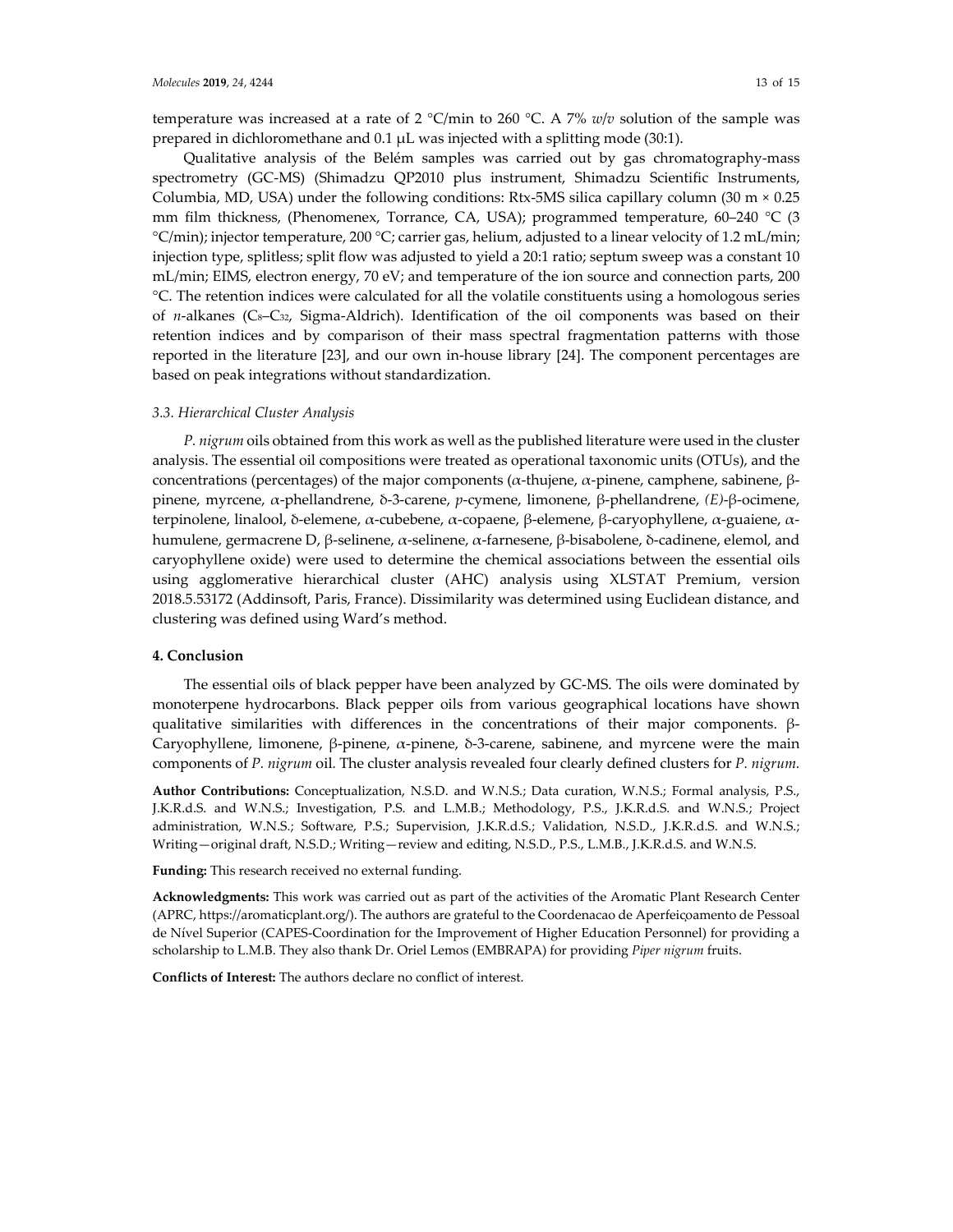# **References**

- 1. Tchoumbougnang, F.; Dongmo, P.M.J.; Sameza, M.L.; Fombotioh, N.; Wouatsa, N.A.V.; Amvam, Z.P.H.; Menut, C. Comparative essential oils composition and insecticidal effect of different tissues of *Piper capense* L., *Piper guineense* Schum. et Thonn., *Piper nigrum* L. and *Piper umbellatum* L. grown in Cameroon. *Afr. J. Biotechnol.* **2009**, *8*, 424–431.
- 2. Kapoor, I.P.S.; Singh, B.; Singh, G.; De Heluani, C.S.; De Lampasona, M.P.; Catalan, C.A.N. Chemistry and in vitro antioxidant activity of volatile oil and oleoresins of black pepper (*Piper nigrum*). *J. Agric. Food Chem.* **2009**, *57*, 5358–5364.
- 3. Orav, A.; Stulova, I.; Kailas, T.; Müürisepp, M. Effect of storage on the essential oil composition of *Piper nigrum* L. fruits of different ripening states. *J. Agric. Food Chem.* **2004**, *52*, 2582–2586.
- 4. Salehi, B.; Zakaria, Z.A.; Gyawali, R.; Ibrahim, S.A.; Rajkovic, J.; Shinwari, Z.K.; Khan, T.; Sharifi-Rad, J.; Ozleyen, A.; Turkdonmez, E.; et al. *Piper* species: A comprehensive review on their phytochemistry, biological activities and applications. *Molecules* **2019**, *24*, 1364.
- 5. Bagheri, H.; Bin Abdul Manap, M.Y.; Solati, Z. Antioxidant activity of *Piper nigrum* L. essential oil extracted by supercritical CO2 extraction and hydro-distillation. *Talanta* **2014**, *121*, 220–228.
- 6. Ramnik, S.; Narinder, S.; Saini, B.S.; Harwinder, S.R. In vitro antioxidant activity of pet ether extract of black pepper. *Ind. J. Pharmacol.* **2008**, *40*, 147–151.
- 7. Singh, G.; Maurya, S.; Catalan, C.; De Lampasona, M.P. Chemical, antioxidant and antifungal activities of volatile oil of black pepper and its acetone extract. *J. Sci. Food Agric.* **2004**, *84*, 1878–1884.
- 8. Jeena, K.; Liju, V.B.; Umadevi, N.P.; Kuttan, R. Antioxidant, anti-inflammtory and antinociceptive properties of black pepper essential oil (*Piper nigrum* Linn). *J. Essent. Oil Bear. Plants* **2014**, *17*, 1–12.
- 9. Dorman, H.J.D.; Deans, S.G. Antimicrobial agents from plants : Antibacterial activity of plant volatile oils. *J. Appl. Microbiol.* **2000**, *88*, 308–316.
- 10. Lee, J.; Lee, J.H.; Kim, S.I.; Cho, M.H.; Lee, J. Anti-biofilm , anti-hemolysis , and anti-virulence activities of black pepper, cananga, myrrh oils, and nerolidol against *Staphylococcus aureus*. *Appl. Microbiol. Biotechnol.* **2014**, *98*, 9447–9457.
- 11. Hashim, S.; Aboobaker, V.S.; Madhubala, R.; Bhattacharya, R.K.; Rao, A.R. Modulatory effects of essential oils from spices on the formation of DNA adduct by aflatoxin B1 in vitro. *Nutr. Cancer* **1994**, *21*, 169–175.
- 12. Kristiniak, S.; Harpel, J.; Breckenridge, D.M.; Buckle, J. Black pepper essential oil to enhance intravenous catheter insertion in patients with poor vein visibility. *J. Altern. Complement. Med.* **2012**, *18*, 1003–1007.
- 13. Ebihara, T.; Ebihara, Ã.S.; Maruyama, Ã.M.; Kobayashi, M.; Itou, A.; Arai, H.; Sasaki, H. A Randomized trial of olfactory stimulation using black pepper oil in older people with swallowing dysfunction. *J. Am. Geriatr. Soc.* **2006**, *54*, 1401–1406.
- 14. Rose, J.E.; Behm, F.M. Inhalation of vapor from black pepper extract reduces smoking withdrawal symptoms. *Drug Alcohol Depend.* **1994**, *34*, 225–229.
- 15. Cordell, B.; Buckle, J. The effects of aromatherapy on nicotine craving on a U.S. campus: A small comparison study. *J. Altern. Complement. Med.* **2013**, *19*, 1–5.
- 16. Mori, M.; Ikeda, N.; Kato, Y.; Minamino, M.; Watabe, K. Inhibition of elastase activity by essential oils in vitro. *J. Cosmet. Dermatol.* **2003**, *1*, 183–187.
- 17. Liu, Y.; Yadev, V.R.; Aggarwal, B.B.; Nair, M.G. Inhibitory effects of black pepper (*Piper nigrum*) extracts and compounds on human tumor cell proliferation, cyclooxygenase enzymes, lipid peroxidation and nuclear transcription factor-kappa-B. *Nat. Prod. Commun.* **2010**, *5*, 1253–1257.
- 18. Costa, R.; Machado, J.; Abreu, C. Evaluation of analgesic properties of *Piper nigrum* essential oil: A randomized, double-blind, placebo-controlled study. *World J. Tradit. Chin. Med.* **2016**, *2*, 60–64.
- 19. Liu, L.; Song, G.; Hu, Y. GC-MS analysis of the essential oils of *Piper nigrum* L. and *Piper longum* L. *Chromatographia* **2007**, *66*, 785–790.
- 20. Ferreira, S.R.S.; Nikolov, Z.L.; Doraiswamy, L.K.; Meireles, M.A.A.; Petenate, A.J. Supercritical fluid extraction of black pepper (*Piper nigrum* L.) essential oil. *J. Supercrit. Fluids* **1999**, *14*, 235–245.
- 21. Zacharia, T.J.; Gopalam, A. Nature, production and quality of essential oils of pepper, ginger, turmeric, cardamom and tree spices. *Indian Perfum.* **1987**, *31*, 188–205.
- 22. Adams, R.P. *Identification of Essential Oil Components by Gas. Chromatography/Mass Spectrometry*; 4th ed.; Allured Publishing: Carol Stream, Illinois, 2007.
- 23. Satyal, P. Development of GC-MS Database of Essential Oil Components by the Analysis of Natural Essential Oils and Synthetic Compounds and Discovery of Biologically Active Novel Chemotypes in